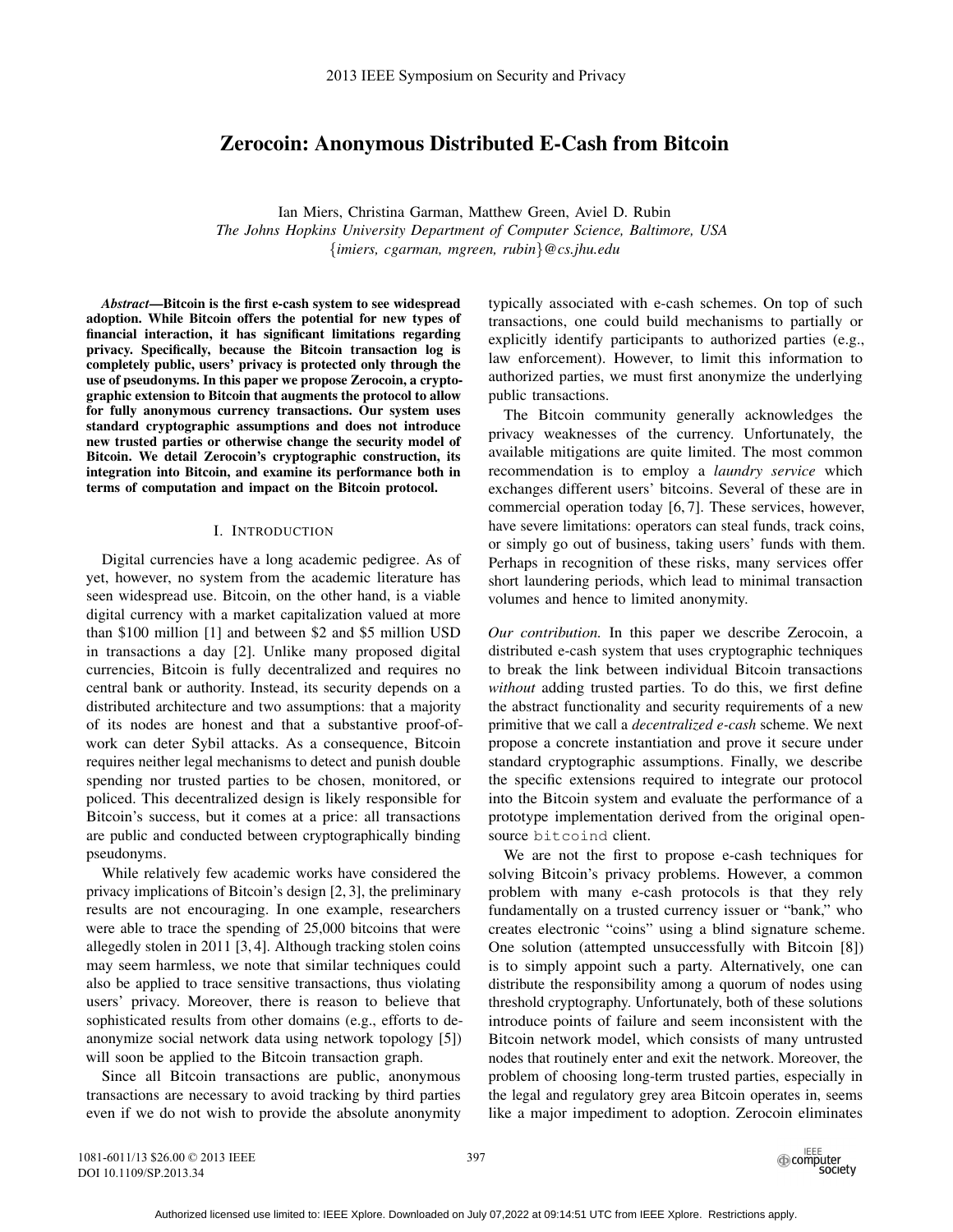

Figure 1: Two example block chains. Chain  $(a)$  illustrates a normal Bitcoin transaction history, with each transaction linked to a preceding transaction. Chain (b) illustrates a Zerocoin chain. The linkage between mint and spend (dotted line) cannot be determined from the block chain data.

the need for such coin issuers by allowing individual Bitcoin clients to generate their own coins — provided that they have sufficient classical bitcoins to do so.

*Intuition behind our construction.* To understand the intuition behind Zerocoin, consider the following "pencil and paper" protocol example. Imagine that all users share access to a physical bulletin board. To mint a zerocoin of fixed denomination \$1, a user Alice first generates a random coin serial number  $S$ , then commits to  $S$  using a secure digital commitment scheme. The resulting commitment is a coin, denoted C, which can only be opened by a random number  $r$  to reveal the serial number S. Alice pins  $C$  to the public bulletin board, along with \$1 of physical currency. All users will accept C provided it is correctly structured and carries the correct sum of currency.

To redeem her coin  $C$ , Alice first scans the bulletin board to obtain the set of valid commitments  $(C_1, \ldots, C_N)$  that have thus far been posted by *all* users in the system. She next produces a non-interactive zero-knowledge proof  $\pi$  for the following two statements: (1) she knows a  $C \in (C_1, \ldots, C_N)$ and  $(2)$  she knows a hidden value r such that the commitment  $C$  opens to  $S$ . In full view of the others, Alice, using a disguise to hide her identity,<sup>1</sup> posts a "spend" transaction containing  $(S, \pi)$ . The remaining users verify the proof  $\pi$ and check that S has not previously appeared in any other spend transaction. If these conditions are met, the users allow

<sup>1</sup>Of course, in the real protocol Alice will emulate this by using an anonymity network such as Tor [9].

Alice to collect \$1 from *any* location on the bulletin board; otherwise they reject her transaction and prevent her from collecting the currency.

This simple protocol achieves some important aims. First, Alice's minted coin cannot be linked to her retrieved funds: in order to link the coin  $C$  to the the serial number  $S$  used in her withdrawal, one must either know  $r$  or directly know which coin Alice proved knowledge of, neither of which are revealed by the proof. Thus, even if the original dollar bill is recognizably tainted (e.g., it was used in a controversial transaction), it cannot be linked to Alice's new dollar bill. At the same time, if the commitment and zero-knowledge proof are secure, then Alice cannot double-spend any coin without re-using the serial number  $S$  and thus being detected by the network participants.

Of course, the above protocol is not workable: bulletin boards are a poor place to store money and critical information. Currency might be stolen or serial numbers removed to allow double spends. More importantly, to conduct this protocol over a network, Alice requires a distributed digital backing currency.<sup>2</sup>

The first and most basic contribution of our work is to recognize that Bitcoin answers all of these concerns, providing us with a backing currency, a bulletin board, and a conditional currency redemption mechanism. Indeed, the core of the Bitcoin protocol is the decentralized calculation

<sup>2</sup>One could easily imagine a solution based on existing payment networks, e.g., Visa or Paypal. However, this would introduce the need for trusted parties or exchanges.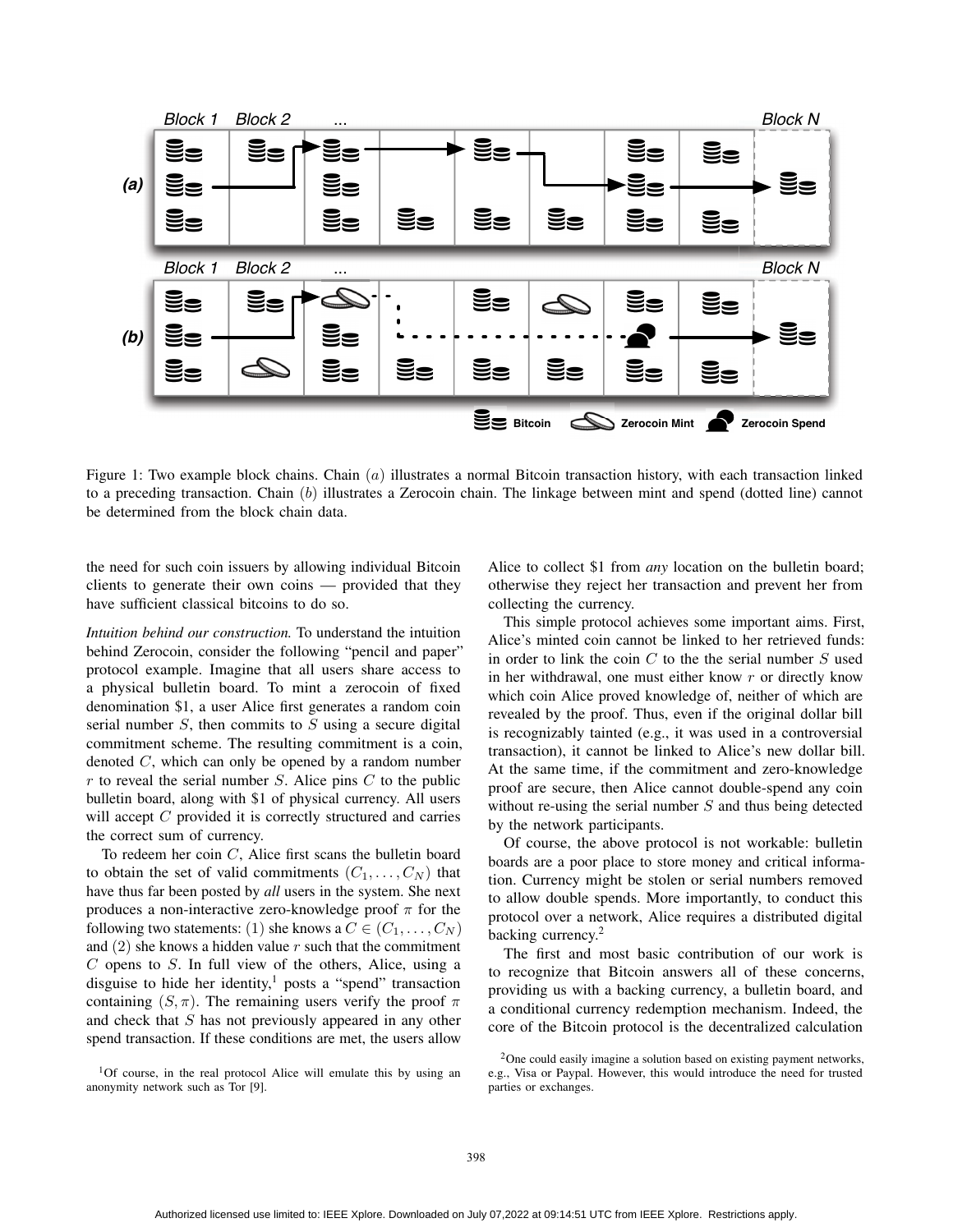of a *block chain* which acts as a trusted, append-only bulletin board that can both store information and process financial transactions. Alice can add her commitments *and* escrow funds by placing them in the block chain while being assured that strict protocol conditions (and not her colleagues' scruples) determine when her committed funds may be accessed.

Of course, even when integrated with the Bitcoin block chain, the protocol above has another practical challenge. Specifically, it is difficult to *efficiently* prove that a commitment C is in the set  $(C_1, \ldots, C_N)$ . The naive solution is to prove the disjunction  $(C = C_1) \vee (C = C_2) \vee \dots \vee (C = C_n)$  $C_N$ ). Unfortunately such "OR proofs" have size  $O(N)$ , which renders them impractical for all but small values of N.

Our second contribution is to solve this problem, producing a new construction with proofs that do not grow linearly as N increases. Rather than specifying an expensive OR proof, we employ a "public" one-way accumulator to reduce the size of this proof. One-way accumulators [10, 11, 12, 13, 14], first proposed by Benaloh and de Mare [10], allow parties to combine many elements into a constant-sized data structure, while efficiently *proving* that one specific value is contained within the set. In our construction, the Bitcoin network computes an accumulator A over the commitments  $(C_1, \ldots, C_N)$ , along with the appropriate membership witnesses for each item in the set. The spender need only prove knowledge of one such witness. In practice, this can reduce the cost of the spender's proof to  $O(log N)$  or even constant size.

Our application requires specific properties from the accumulator. With no trusted parties, the accumulator and its associated witnesses must be *publicly* computable and verifiable (though we are willing to relax this requirement to include a single, trusted *setup* phase in which parameters are generated). Moreover, the accumulator must bind even the computing party to the values in the set. Lastly, the accumulator must support an efficient non-interactive witnessindistinguishable or zero-knowledge proof of set membership. Fortunately such accumulators do exist. In our concrete proposal of Section IV we use a construction based on the Strong RSA accumulator of Camenisch and Lysyanskaya [12], which is in turn based on an accumulator of Baric and Pfitzmann [11] and Benaloh and de Mare [10].

*Outline of this work.* The rest of this paper proceeds as follows. In Section II we provide a brief technical overview of the Bitcoin protocol. In Section III we formally define the notion of *decentralized e-cash* and provide correctness and security requirements for such a system. In Section IV we give a concrete realization of our scheme based on standard cryptographic hardness assumptions including the Discrete Logarithm problem and Strong RSA. Finally, in Sections V, VI, and VII, we describe how we integrate our e-cash construction into the Bitcoin protocol, discuss the

security and anonymity provided, and detail experimental results showing that our solution is practical.

## II. OVERVIEW OF BITCOIN

In this section we provide a short overview of the Bitcoin protocol. For a more detailed explanation, we refer the reader to the original specification of Nakamoto [15] or to the summary of Barber *et al.* [2].

*The Bitcoin network.* Bitcoin is a peer-to-peer network of nodes that distribute and record transactions, and clients used to interact with the network. The heart of Bitcoin is the *block chain*, which serves as an append-only bulletin board maintained in a distributed fashion by the Bitcoin peers. The block chain consists of a series of blocks connected in a hash chain.<sup>3</sup> Every Bitcoin block memorializes a set of transactions that are collected from the Bitcoin broadcast network.

Bitcoin peers compete to determine which node will generate the next canonical block. This competition requires each node to solve a proof of work based on identifying specific SHA-256 preimages, specifically a block  $B$  such that SHA256(SHA256(B)) =  $(0^{\ell} || \{0, 1\}^{256 - \ell})$ .<sup>4</sup> The value  $\ell$  is selected by a periodic network vote to ensure that on average a block is created every 10 minutes. When a peer generates a valid solution, a process known as *mining*, it broadcasts the new block to all nodes in the system. If the block is valid (i.e., all transactions validate and a valid proof of work links the block to the chain thus far), then the new block is accepted as the head of the block chain. The process then repeats.

Bitcoin provides two separate incentives to peers that mine new blocks. First, successfully mining a new block (which requires a non-trivial computational investment) entitles the creator to a reward, currently set at  $25$  BTC.<sup>5</sup> Second, nodes who mine blocks are entitled to collect *transaction fees* from every transaction they include. The fee paid by a given transaction is determined by its author (though miners may exclude transactions with insufficient fees or prioritize high fee transactions).

*Bitcoin transactions.* A Bitcoin transaction consists of a set of outputs and inputs. Each output is described by the tuple  $(a, V)$  where a is the amount, denominated in Satoshi (one bitcoin =  $10^9$  Satoshi), and V is a specification of who is authorized to spend that output. This specification, denoted scriptPubKey, is given in *Bitcoin script*, a stack-based non-Turing-complete language similar to Forth. Transaction inputs

 $3$ For efficiency reasons, this chain is actually constructed using a hash tree, but we use the simpler description for this overview.

<sup>&</sup>lt;sup>4</sup>Each block includes a counter value that may be incremented until the hash satisfies these requirements.

<sup>&</sup>lt;sup>5</sup>The Bitcoin specification holds that this reward should be reduced every few years, eventually being eliminated altogether.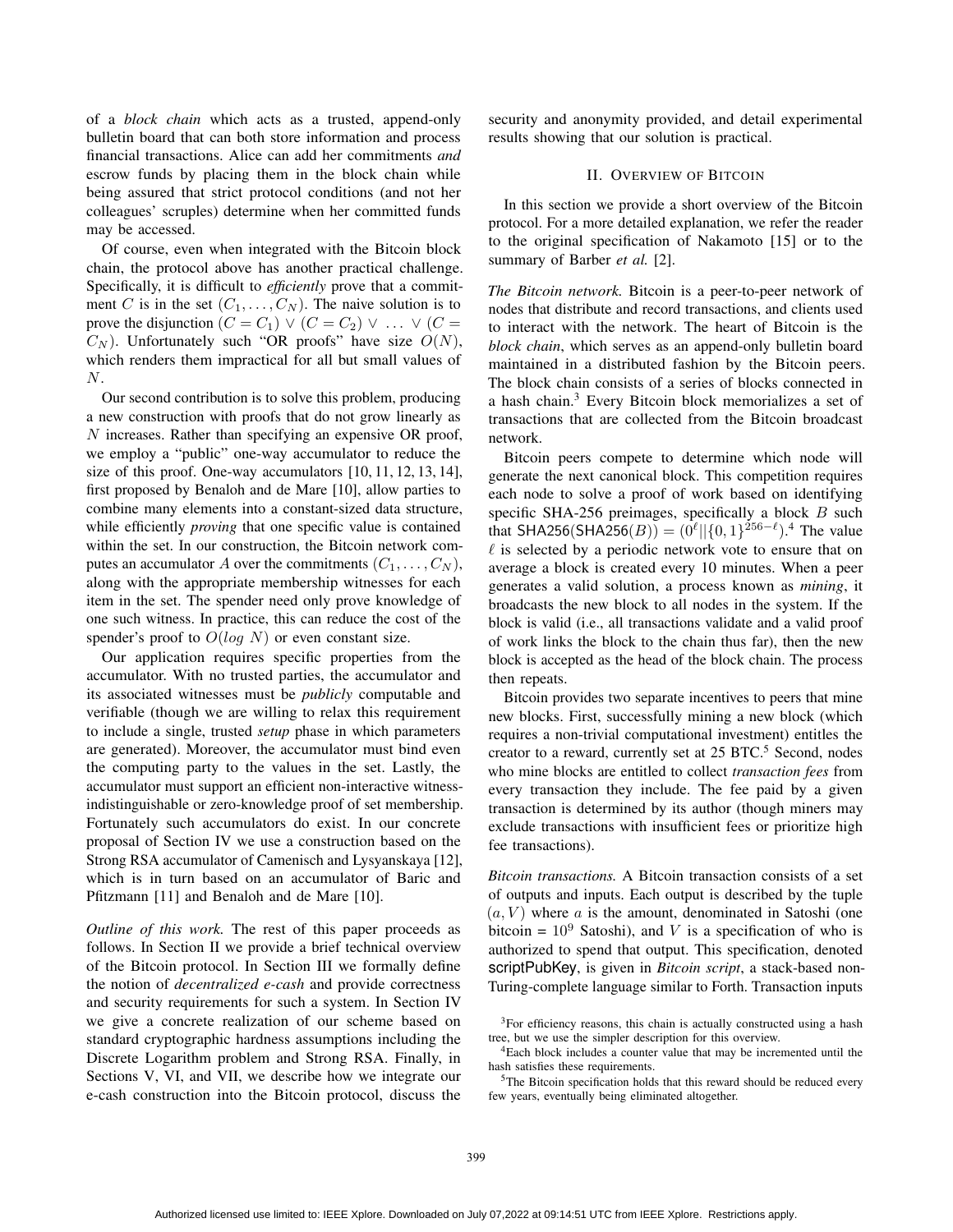```
Input:
 Previous tx: 030b5937d9f4aaa1a3133b...
  Index: 0
  scriptSig: 0dcd253cdf8ea11cdc710e5e92af7647...
Output:
```

```
 Value: 5000000000
 scriptPubKey: OP_DUP OP_HASH160 
 a45f2757f94fd2337ebf7ddd018c11a21fb6c283
 OP_EQUALVERIFY OP_CHECKSIG
```
Figure 2: Example Bitcoin transaction. The output script specifies that the redeeming party provide a public key that hashes to the given value and that the transaction be signed with the corresponding private key.

are simply a reference to a previous transaction output,<sup>6</sup> as well as a second script, scriptSig, with code and data that when combined with scriptPubKey evaluates to true. Coinbase transactions, which start off every block and pay its creator, do not include a transaction input.

To send  $d$  bitcoins to Bob, Alice embeds the hash<sup>7</sup> of Bob's ECDSA public key  $pk_b$ , the amount d, and some script instructions in scriptPubKey as one output of a transaction whose referenced inputs total at least d bitcoins (see Figure 2). Since any excess input is paid as a transaction fee to the node who includes it in a block, Alice typically adds a second output paying the surplus change back to herself. Once the transaction is broadcasted to the network and included in a block, the bitcoins belong to Bob. However, Bob should only consider the coins his once at least five subsequent blocks reference this block. $8$  Bob can spend these coins in a transaction by referencing it as an input and including in scriptSig a signature on the claiming transaction under  $sk_b$ and the public key  $pk<sub>b</sub>$ .

*Anonymity.* Anonymity was not one of the design goals of Bitcoin [3, 15, 17]. Bitcoin provides only *pseudonymity* through the use of Bitcoin identities (public keys or their hashes), of which a Bitcoin user can generate an unlimited number. Indeed, many Bitcoin clients routinely generate new identities in an effort to preserve the user's privacy.

Regardless of Bitcoin design goals, Bitcoin's user base seems willing to go through considerable effort to maintain their anonymity — including risking their money and paying transaction fees. One illustration of this is the existence of laundries that (for a fee) will mix together different users' funds in the hopes that shuffling makes them difficult to trace [2, 6, 7]. Because such systems require the users to trust the laundry to both  $(a)$  not record how the mixing is done and (b) give the users back the money they put in to the pot, use of these systems involves a fair amount of risk.

# III. DECENTRALIZED E-CASH

Our approach to anonymizing the Bitcoin network uses a form of cryptographic e-cash. Since our construction does not require a central coin issuer, we refer to it as a *decentralized e-cash scheme*. In this section we define the algorithms that make up a decentralized e-cash scheme and describe the correctness and security properties required of such a system.

*Notation.* Let  $\lambda$  represent an adjustable security parameter, let  $poly(\cdot)$  represent some polynomial function, and let  $v(\cdot)$ represent a negligible function. We use  $\mathcal C$  to indicate the set of allowable coin values.

*Definition 3.1 (Decentralized E-Cash Scheme):* A decentralized e-cash scheme consists of a tuple of possibly randomized algorithms (Setup, Mint, Spend, Verify).

- Setup( $1^{\lambda}$ )  $\rightarrow$  params. On input a security parameter, output a set of global public parameters params and a description of the set  $C$ .
- Mint(params)  $\rightarrow$  (c, skc). On input parameters *params*, output a coin  $c \in \mathcal{C}$ , as well as a trapdoor skc.
- Spend( $params, c, skc, R, C$ )  $\rightarrow$   $(\pi, S)$ . Given params, a coin c, its trapdoor skc, some transaction string  $R \in \{0,1\}^*$ , and an arbitrary set of coins **C**, output a coin spend transaction consisting of a proof  $\pi$ and serial number S if  $c \in \mathbb{C} \subseteq \mathcal{C}$ . Otherwise output ⊥.
- Verify(params,  $\pi$ , S, R, C)  $\rightarrow$  {0, 1}. Given params, a proof  $\pi$ , a serial number S, transaction information R, and a set of coins **C**, output 1 if  $C \subseteq C$  and  $(\pi, S, R)$ is valid. Otherwise output 0.

We note that the Setup routine may be executed by a trusted party. Since this setup occurs only once and does not produce any corresponding secret values, we believe that this relaxation is acceptable for real-world applications. Some concrete instantiations may use different assumptions.

Each coin is generated using a randomized minting algorithm. The *serial number* S is a unique value released during the spending of a coin and is designed to prevent any user from spending the same coin twice. We will now formalize the correctness and security properties of a decentralized e-cash scheme. Each call to the Spend algorithm can include an arbitrary string  $R$ , which is intended to store transaction-specific information (e.g., the identity of a transaction recipient).

Correctness. Every decentralized e-cash scheme must satisfy the following correctness requirement. Let  $params \leftarrow$ Setup(1<sup> $\lambda$ </sup>) and  $(c, skc) \leftarrow$  Mint(params). Let  $C \subseteq C$ be any valid set of coins, where  $|\mathbf{C}| \leq poly(\lambda)$ , and

<sup>6</sup>This reference consists of a transaction hash identifier as well as an index into the transaction's output list.

 ${}^{7}A$  34 character hash that contains the double SHA-256 hash of the key and some checksum data.

<sup>8</sup>Individual recipients are free to disregard this advice. However, this could make them vulnerable to double-spending attacks as described by Karame *et al.* [16].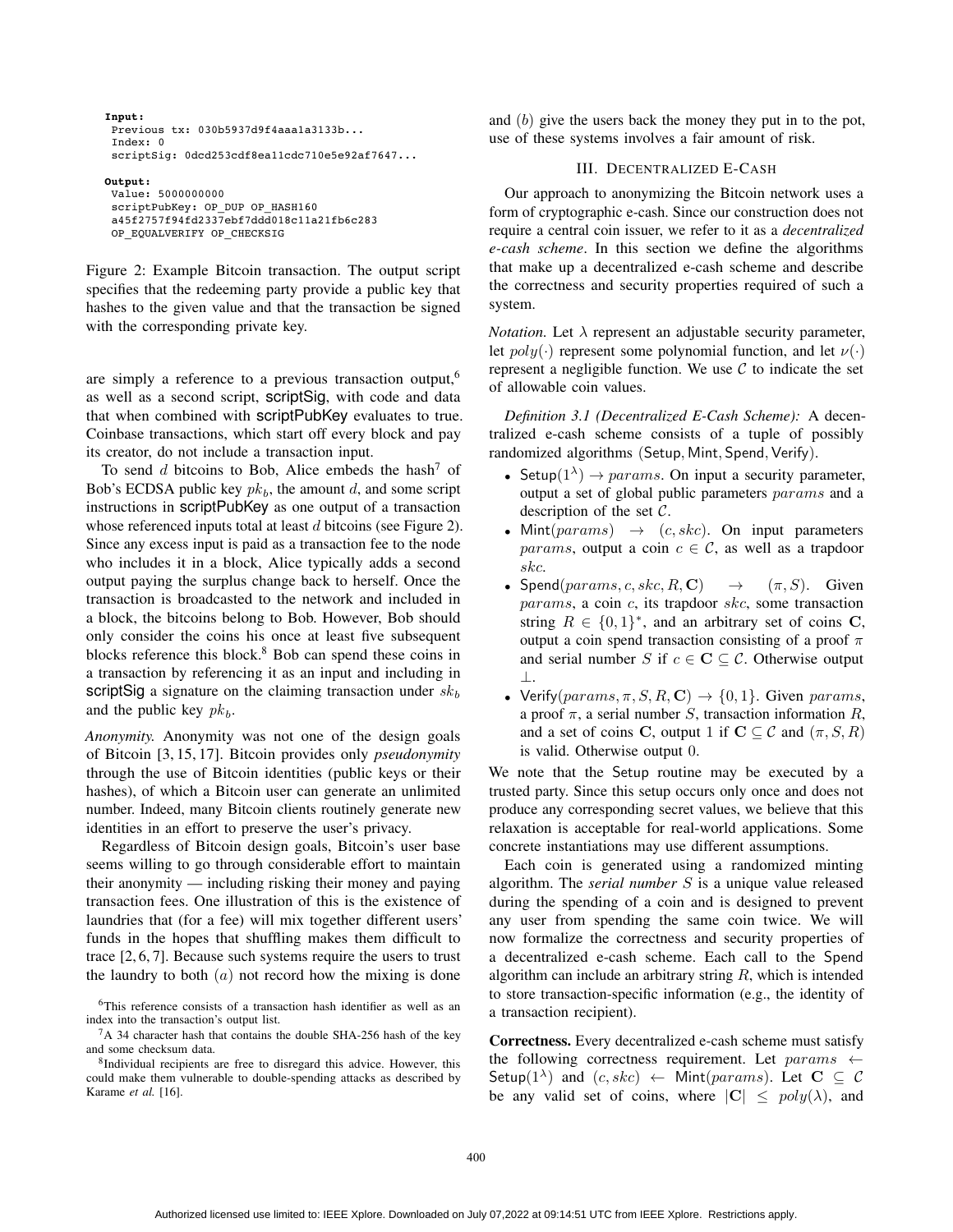assign  $(\pi, S) \leftarrow$  Spend( $params, c, skc, R, C$ ). The scheme is *correct* if, over all **C**, R, and random coins used in the above algorithms, the following equality holds with probability  $1 - \nu(\lambda)$ :

$$
Verify(params, \pi, S, R, \mathbf{C} \cup \{c\}) = 1
$$

Security. The security of a decentralized e-cash system is defined by the following two games: Anonymity and Balance. We first describe the Anonymity experiment, which ensures that the adversary cannot link a given coin spend transaction  $(\pi, S)$  to the coin associated with it, even when the attacker provides many of the coins used in generating the spend transaction.

*Definition 3.2 (Anonymity):* A decentralized e-cash scheme  $\Pi = (Setup, Mint, Spend, Verify)$  satisfies the *Anonymity* requirement if every *probabilistic polynomialtime (p.p.t.)* adversary  $A = (A_1, A_2)$  has negligible advantage in the following experiment.

Anonymity $(\Pi, \mathcal{A}, \lambda)$  $params \leftarrow \mathsf{Setup}(1^{\lambda})$ For  $i \in \{0, 1\}$ :  $(c_i, skc_i) \leftarrow$  Mint $(params)$  $(\mathbf{C}, R, z) \leftarrow A_1(params, c_0, c_1); b \leftarrow \{0, 1\}$  $(\pi, S) \leftarrow$  Spend( $params, c_b, skc_b, R, C \cup \{c_0, c_1\})$ Output:  $b' \leftarrow A_2(z, \pi, S)$ 

We define  $A$ 's advantage in the above game as  $|\mathbf{Pr}[b = b'] - 1/2|$ .

The Balance property requires more consideration. Intuitively, we wish to ensure that an attacker cannot *spend* more coins than she mints, even when she has access to coins and spend transactions produced by honest parties. Note that to strengthen our definition, we also capture the property that an attacker might alter valid coins, e.g., by modifying their transaction information string R.

Our definition is reminiscent of the "one-more forgery" definition commonly used for blind signatures. We provide the attacker with a collection of valid coins and an oracle  $\mathcal{O}_{spend}$  that she may use to spend any of them.<sup>9</sup> Ultimately A must produce m coins and  $m+1$  valid spend transactions such that no transaction duplicates a serial number or modifies a transaction produced by the honest oracle.

*Definition 3.3 (Balance):* A decentralized e-cash scheme Π=(Setup, Mint, Spend, Verify) satisfies the *Balance* property if  $\forall N \leq poly(\lambda)$  every *p.p.t.* adversary A has negligible advantage in the following experiment.

Balance(II, A, N, 
$$
\lambda
$$
)  
\n $params \leftarrow$  Setup(1 <sup>$\lambda$</sup> )  
\nFor  $i = 1$  to N:  $(c_i, skc_i) \leftarrow$  Mint( $params$ )  
\nOutput:  $(c'_1, ..., c'_m, S_1, ..., S_m, S_{m+1})$   
\n $\leftarrow$  A<sup>O<sub>spend(·, ··)</sub> ( $params, c_1, ..., c_N$ )</sup>

<sup>9</sup>We provide this functionality as an oracle to capture the possibility that the attacker can specify *arbitrary* input for the value **C**.

The oracle  $\mathcal{O}_{spend}$  operates as follows: on the  $j_{th}$ query  $\mathcal{O}_{spend}(c_j, \mathbf{C}_j, R_j)$ , the oracle outputs  $\perp$  if  $c_j \notin \{c_1,\ldots,c_N\}$ . Otherwise it returns  $(\pi_j, S_j) \leftarrow$ Spend( $params, c_j, skc_j, R_j, C_j$ ) to A and records  $(S_j, R_j)$ in the set  $\mathcal{T}$ .

We say that  $A$  wins (i.e., she produces more spends than minted coins) if  $\forall s \in \{S_1, \ldots, S_m, S_{m+1}\}\$  where  $\mathfrak{s}=(\pi',S',R',\mathbf{C}')$ :

- Verify( $params, \pi', S', R', C' \ = 1.$
- $\mathbf{C}' \subseteq \{c_1, \ldots, c_N, c'_1, \ldots, c'_m\}.$
- $(S', R') \notin \mathcal{T}$ .
- S' appears in only one tuple from  $\{S_1,\ldots,S_m,S_{m+1}\}.$

We define  $A$ 's advantage as the probability that  $A$  wins the above game.

# IV. DECENTRALIZED E-CASH FROM STRONG RSA

In this section we describe a *concrete* instantiation of a decentralized e-cash scheme. We first define the necessary cryptographic ingredients.

#### *A. Cryptographic Building Blocks*

*Zero-knowledge proofs and signatures of knowledge.* Our protocols use zero-knowledge proofs that can be instantiated using the technique of Schnorr [18], with extensions due to e.g., [19, 20, 21, 22]. We convert these into *non-interactive* proofs by applying the Fiat-Shamir heuristic [23]. In the latter case, we refer to the resulting non-interactive proofs as *signatures of knowledge* as defined in [24].

When referring to these proofs we will use the notation of Camenisch and Stadler [25]. For instance, NIZKPoK $\{(x, y) :$  $h = g^x \wedge c = g^y$  denotes a non-interactive zero-knowledge proof of knowledge of the elements  $x$  and  $y$  that satisfy both  $h = q^x$  and  $c = q^y$ . All values not enclosed in ()'s are assumed to be known to the verifier. Similarly, the extension ZKSoK $[m]\{(x,y): h = g^x \land c = g^y\}$  indicates a *signature of knowledge* on message m.

*Accumulators.* Our construction uses an accumulator based on the Strong RSA assumption. The accumulator we use was first proposed by Benaloh and de Mare [10] and later improved by Baric and Pfitzmann [11] and Camenisch and Lysyanskaya [12]. We describe the accumulator using the following algorithms:

- AccumSetup( $\lambda$ )  $\rightarrow$  params. On input a security parameter, sample primes  $p, q$  (with polynomial dependence on the security parameter), compute  $N = pq$ , and sample a seed value  $u \in QR_N, u \neq 1$ . Output  $(N, u)$  as params.
- Accumulate( $params$ , C)  $\rightarrow$  A. On input params  $(N, u)$  and a set of prime numbers  $C =$  $\{c_1, \ldots, c_i \mid c \in [\mathcal{A}, \mathcal{B}]\}\,^{10}$  compute the accumulator A as  $u^{c_1c_2\cdots c_n} \mod N$ .

10See Appendix A for a more precise description.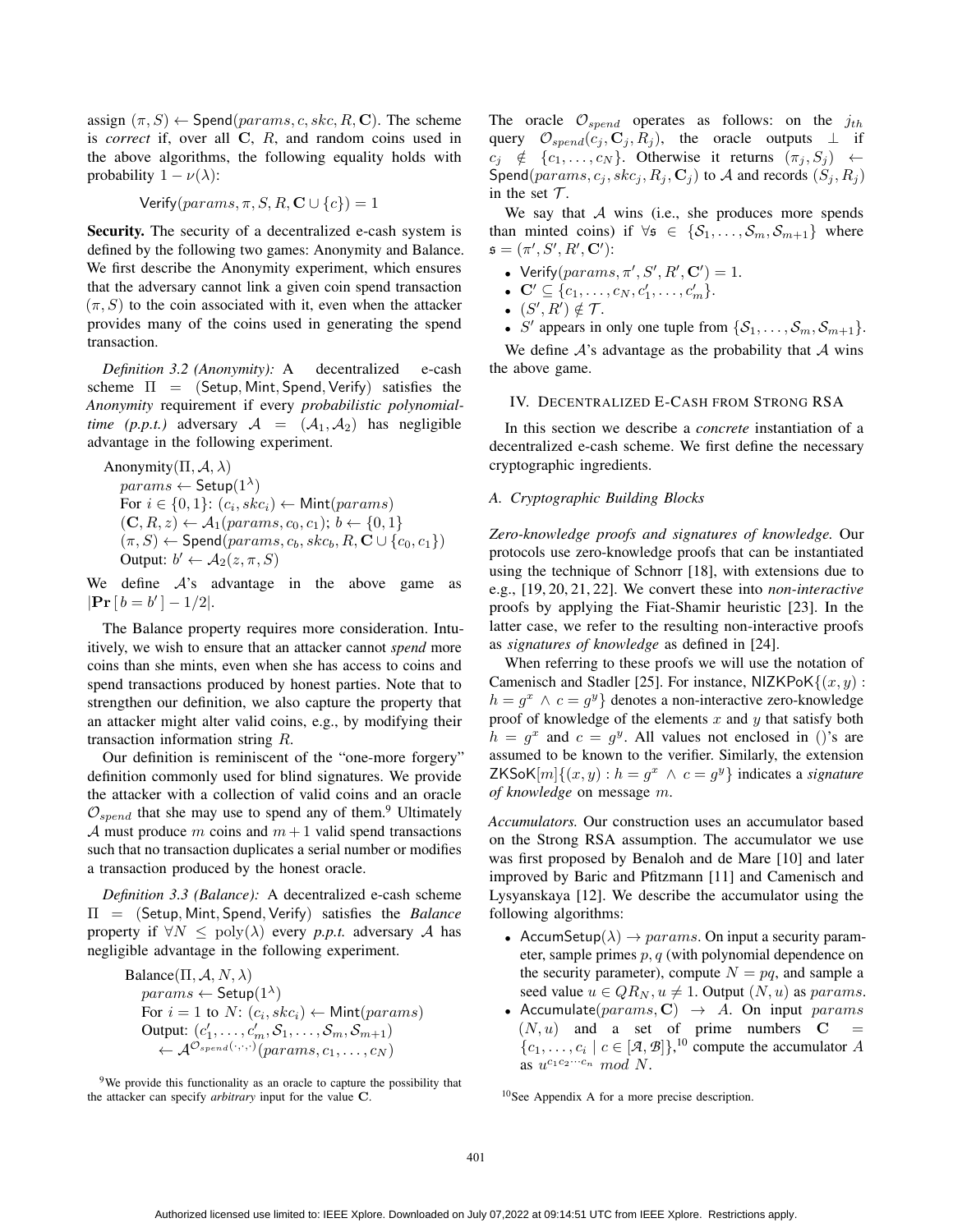- GenWitness( $params, v, C$ )  $\rightarrow w$ . On input params  $(N, u)$ , a set of prime numbers C as described above, and a value  $v \in \mathbb{C}$ , the witness w is the accumulation of all the values in C besides v, i.e.,  $w =$ Accumulate( $params, C \setminus \{v\}$ ).
- AccVerify( $params, A, v, \omega$ )  $\rightarrow$  {0,1}. On input params  $(N, u)$ , an element v, and witness  $\omega$ , compute  $A' \equiv \omega^v \mod N$  and output 1 if and only if  $A' = A$ , v is prime, and  $v \in [A, B]$  as defined previously.

For simplicity, the description above uses the full calculation of A. Camenisch and Lysyanskaya [12] observe that the accumulator may also be *incrementally* updated, i.e., given an existing accumulator  $A_n$  it is possible to add an element x and produce a new accumulator value  $A_{n+1}$  by computing  $A_{n+1}$  =  $A_n^x$  mod N. We make extensive use of this optimization in our practical implementation.

Camenisch and Lysyanskaya [12] show that the accumulator satisfies a strong *collision-resistance* property if the Strong RSA assumption is hard. Informally, this ensures that no *p.p.t.* adversary can produce a pair  $(v, \omega)$  such that  $v \notin \mathbf{C}$  and yet AccVerify is satisfied. Additionally, they describe an efficient zero-knowledge proof of knowledge that a committed value is in an accumulator. We convert this into a non-interactive proof using the Fiat-Shamir transform and refer to the resulting proof using the following notation:

$$
\mathsf{NIZKPoK}\{(v,\omega): \mathsf{AccVerify}((N,u), A, v, \omega) = 1\}.
$$

## *B. Our Construction*

We now describe a concrete decentralized e-cash scheme. Our scheme is secure assuming the hardness of the Strong RSA and Discrete Logarithm assumptions, and the existence of a zero-knowledge proof system.

We now describe the algorithms:

- Setup( $1^{\lambda}$ )  $\rightarrow$  params. On input a security parameter, run AccumSetup $(1^{\lambda})$  to obtain the values  $(N, u)$ . Next generate primes p, q such that  $p = 2^w q + 1$  for  $w \ge 1$ . Select random generators g, h such that  $\mathbb{G} = \langle g \rangle =$  $\langle h \rangle$  and G is a subgroup of  $\mathbb{Z}_q^*$ . Output params =  $(N, u, p, q, g, h).$
- Mint $(params) \rightarrow (c, skc)$ . Select  $S, r \leftarrow \mathbb{Z}_q^*$  and compute  $c \leftarrow g^S h^r \mod p$  such that  $\{c \text{ prime}\}\subset \mathcal{C}$  $[\mathcal{A}, \mathcal{B}]$ <sup>11</sup> Set  $skc = (S, r)$  and output  $(c, skc)$ .
- Spend( $params, c, skc, R, C$ )  $\rightarrow (\pi, S)$ . If  $c \notin C$ output  $\bot$ . Compute  $A \leftarrow$  Accumulate( $(N, u)$ , **C**) and  $\omega \leftarrow$  GenWitness $((N, u), c, C)$ . Output  $(\pi, S)$  where  $\pi$ comprises the following signature of knowledge: $12$

$$
\begin{aligned} \pi = \mathsf{ZKSok}[R] \{ (c,w,r) : \\ \mathsf{AccVerify}((N,u),A,c,w) = 1 \ \wedge \ c = g^S h^r \} \end{aligned}
$$

• Verify( $params, \pi, S, R, C$ )  $\rightarrow$  {0, 1}. Given a proof  $\pi$ , a serial number S, and a set of coins **C**, first compute

 $A \leftarrow$  Accumulate $((N, u), C)$ . Next verify that  $\pi$  is the aforementioned signature of knowledge on R using the known public values. If the proof verifies successfully, output 1, otherwise output 0.

Our protocol assumes a trusted setup process for generating the parameters. We stress that the accumulator trapdoor  $(p, q)$  is not used subsequent to the Setup procedure and can therefore be destroyed immediately after the parameters are generated. Alternatively, implementers can use the technique of Sander for generating so-called RSA UFOs for accumulator parameters without a trapdoor [26].

#### *C. Security Analysis*

We now consider the security of our construction.

*Theorem 4.1:* If the zero-knowledge signature of knowledge is computationally zero-knowledge in the random oracle model, then  $\Pi = (Setup, Mint, Spend, Verify)$  satisfies the Anonymity property.

We provide a proof sketch for Theorem 4.1 in Appendix A. Intuitively, the security of our construction stems from the fact that the coin commitment  $C$  is a perfectly-hiding commitment and the signature proof  $\pi$  is at least computationally zeroknowledge. These two facts ensure that the adversary has at most negligible advantage in guessing which coin was spent.

*Theorem 4.2:* If the signature proof  $\pi$  is *sound* in the random oracle model, the Strong RSA problem is hard, and the Discrete Logarithm problem is hard in  $\mathbb{G}$ , then  $\Pi =$ (Setup, Mint, Spend, Verify) satisfies the Balance property.

A proof of Theorem 4.1 is included in Appendix A. Briefly, this proof relies on the binding properties of the coin commitment, as well as the soundness and unforgeability of the ZKSoK and collision-resistance of the accumulator. We show that an adversary who wins the Balance game with non-negligible advantage can be used to *either* find a collision in the commitment scheme (allowing us to solve the Discrete Logarithm problem) *or* find a collision in the accumulator (which leads to a solution for Strong RSA).

#### V. INTEGRATING WITH BITCOIN

While the construction of the previous section gives an overview of our approach, we have yet to describe how our techniques integrate with Bitcoin. In this section we address the specific challenges that come up when we combine a decentralized e-cash scheme with the Bitcoin protocol.

The general overview of our approach is straightforward. To mint a zerocoin  $c$  of denomination  $d$ , Alice runs  $\text{Mint}(params) \rightarrow (c, skc)$  and stores skc securely.<sup>13</sup> She then embeds  $c$  in the output of a Bitcoin transaction that spends  $d + fees$  classical bitcoins. Once a mint transaction has been accepted into the block chain,  $c$  is included in the

<sup>11</sup>See Appendix A for a more precise description.

<sup>12</sup>See Appendix B for the construction of the ZKSoK.

<sup>&</sup>lt;sup>13</sup>In our implementation all bitcoins have a single fixed value. However, we can support multiple values by running distinct Zerocoin instantiations simultaneously, all sharing the same set of public parameters.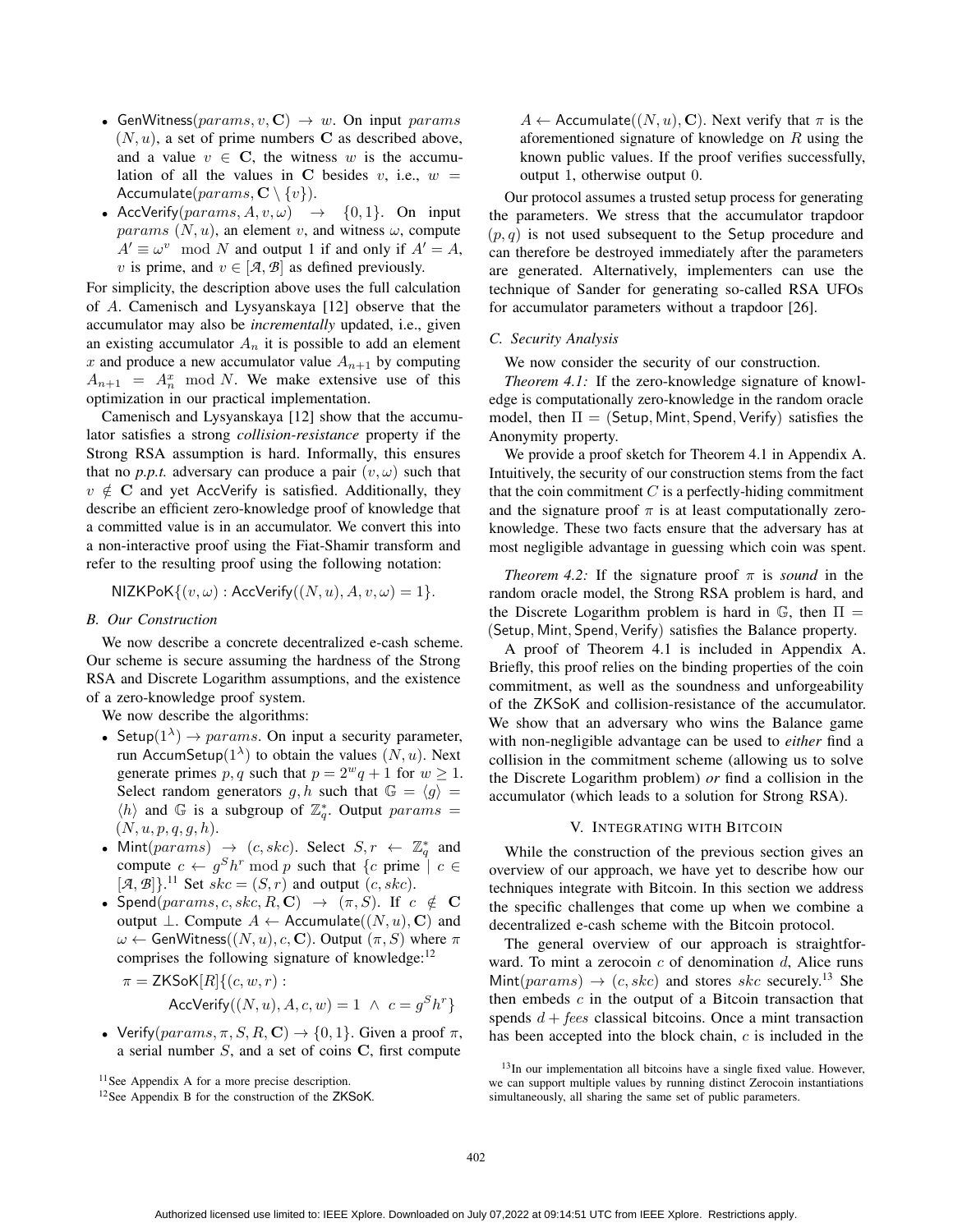global accumulator A, and the currency cannot be accessed except through a Zerocoin spend, i.e., it is essentially placed into escrow.

To spend c with Bob, Alice first constructs a partial transaction  $ptx$  that references an unclaimed mint transaction as input and includes Bob's public key as output. She then traverses all valid mint transactions in the block chain, assembles the set of minted coins **C**, and runs  ${\sf Spend}(params, c, skc, hash(ptx), C) \rightarrow (\pi, S)$ . Finally, she completes the transaction by embedding  $(\pi, S)$  in the script Sig of the input of  $ptx$ . The output of this transaction could also be a further Zerocoin mint transaction — a feature that may be useful to transfer value between multiple Zerocoin instances (i.e., of different denomination) running in the same block chain.

When this transaction appears on the network, nodes check that Verify( $params, \pi, S, hash(ptx)$ ,  $\mathbf{C}$ ) = 1 and check that  $S$  does not appear in any previous transaction. If these condition hold and the referenced mint transaction is not claimed as an input into a different transaction, the network accepts the spend as valid and allows Alice to redeem d bitcoins.

*Computing the accumulator.* A naive implementation of the construction in Section IV requires that the verifier recompute the accumulator A with each call to  $Verify(...)$ . In practice, the cost can be substantially reduced.

First, recall that the accumulator in our construction can be computed *incrementally*, hence nodes can add new coins to the accumulation when they arrive. To exploit this, we require any node mining a new block to add the zerocoins in that block to the previous block's accumulator and store the resulting new accumulator value in the *coinbase transaction* at the start of the new block.14 We call this an *accumulator checkpoint*. Peer nodes validate this computation before accepting the new block into the blockchain. Provided that this verification occurs routinely when blocks are added to the chain, some clients may choose to trust the accumulator in older (confirmed) blocks rather than re-compute it from scratch.

With this optimization, Alice need no longer compute the accumulator  $A$  and the full witness  $w$  for  $c$ . Instead she can merely reference the current block's *accumulator checkpoint* and compute the witness starting from the checkpoint preceding her mint (instead of starting at  $T_0$ ), since computing the witness is equivalent to accumulating  $C \setminus \{c\}.$ 

*New transaction types.* Bitcoin transactions use a flexible scripting language to determine the validity of each transaction. Unfortunately, Bitcoin script is (by design) *not* Turingcomplete. Moreover, large segments of the already-limited

<sup>14</sup>The coinbase transaction format already allows for the inclusion of arbitrary data, so this requires no fundamental changes to the Bitcoin protocol.

script functionality have been disabled in the Bitcoin production network due to security concerns. Hence, the existing script language cannot be used for sophisticated calculations such as verifying zero-knowledge proofs. Fortunately for our purposes, the Bitcoin designers chose to reserve several script operations for future expansion.

We extend Bitcoin by adding a new instruction: ZERO-COIN MINT. Minting a zerocoin constructs a transaction with an output whose scriptPubKey contains this instruction and a coin c. Nodes who receive this transaction should validate that  $c$  is a well-formed coin. To spend a zerocoin, Alice constructs a new transaction that claims as input some Zerocoin mint transaction and has a scriptSig field containing  $(\pi, S)$  and a reference to the block containing the accumulator used in  $\pi$ . A verifier extracts the accumulator from the referenced block and, using it, validates the spend as described earlier.

Finally, we note that transactions must be signed to prevent an attacker from simply changing who the transaction is payed to. Normal Bitcoin transactions include an ECDSA signature by the key specified in the scriptPubKey of the referenced input. However, for a spend transaction on an *arbitrary* zerocoin, there is no ECDSA public key. Instead, we use the ZKSoK  $\pi$  to sign the transaction hash that normally would be signed using ECDSA.15

*Statekeeping and side effects.* Validating a zerocoin changes Bitcoin's semantics: currently, Bitcoin's persistent state is defined solely in terms of transactions and blocks of transactions. Furthermore, access to this state is done via explicit reference by hash. Zerocoin, on the other hand, because of its strong anonymity requirement, deals with existentials: the coin is in the set of thus-far-minted coins and its serial number is *not* yet in the set of spent serial numbers. To enable these type of qualifiers, we introduce side effects into Bitcoin transaction handling. Processing a mint transaction causes a coin to be accumulated as a side effect. Processing a spend transaction causes the coin serial number to be added to a list of spent serial numbers held by the client.

For coin serial numbers, we have little choice but to keep a full list of them per client and incur the (small) overhead of storing that list and the larger engineering overhead of handling all possible ways a transaction can enter a client. The accumulator state is maintained within the accumulator checkpoints, which the client verifies for each received block.

*Proof optimizations.* For reasonable parameter sizes, the proofs produced by Spend(...) exceed Bitcoin's 10KB transaction size limits. Although we can simply increase this limit, doing so has two drawbacks: (1) it drastically increases the storage requirements for Bitcoin since current transactions

 $15$ In practice, this modification simply requires us to include the transaction digest in the hash computation of the challenge for the Fiat-Shamir proofs. See Appendix A for details.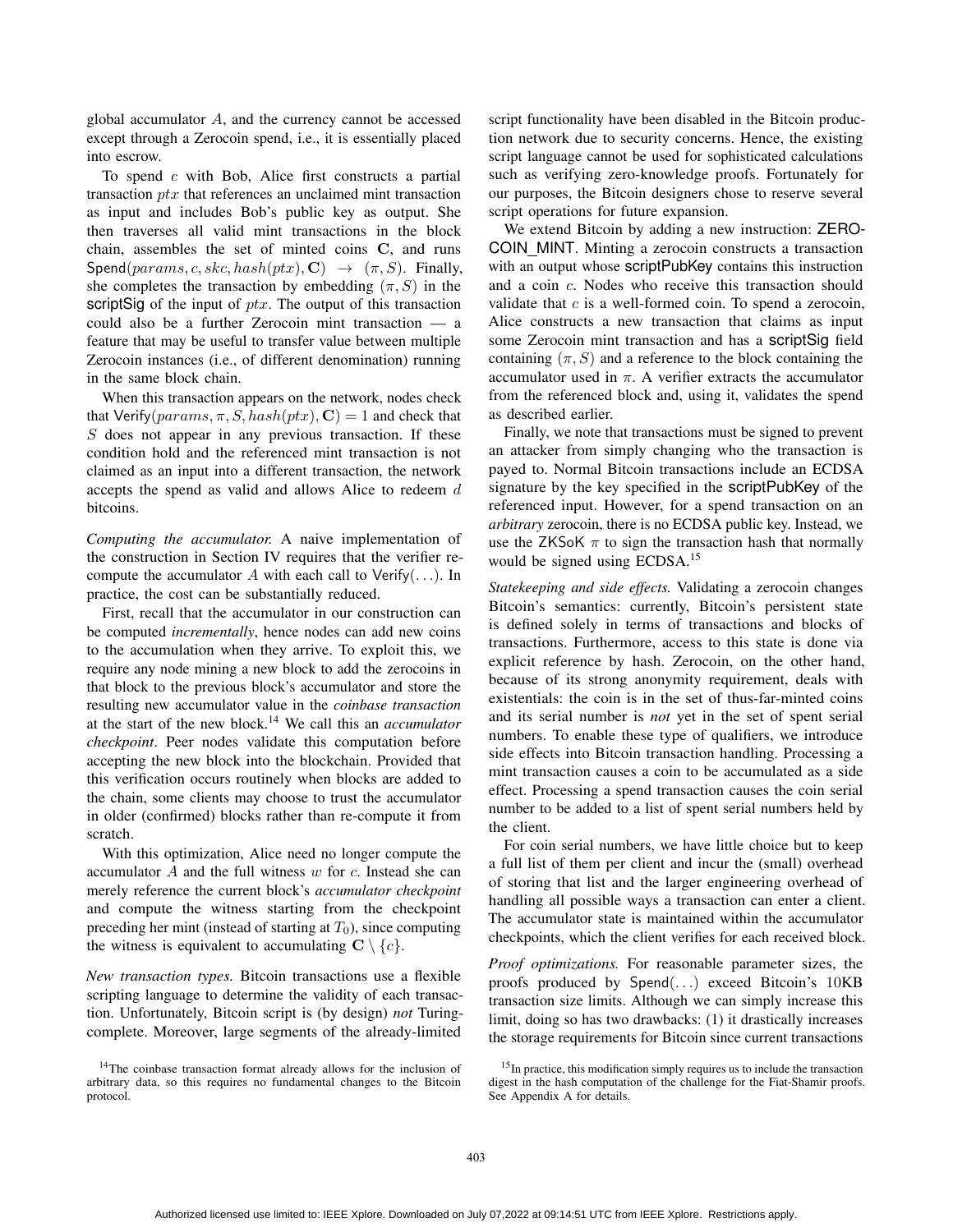are between 1 and 2 KB and (2) it may increase memory pressure on clients that store transactions in memory.16

In our prototype implementation we store our proofs in a separate, well-known location (a simple server). A full implementation could use a Distributed Hash Table or non block-chain backed storage in Bitcoin. While we recommend storing proofs in the block chain, these alternatives do not increase the storage required for the block chain. $17$ 

## *A. Suggestions for Optimizing Proof Verification*

The complexity of the proofs will also lead to longer verification times than expected with a standard Bitcoin transaction. This is magnified by the fact that a Bitcoin transaction is verified once when it is included by a block and again by every node when that block is accepted into the block chain. Although the former cost can be accounted for by charging transaction fees, it would obviously be ideal for these costs to be as low as possible.

One approach is to distribute the cost of verification over the entire network and not make each node verify the entire proof. Because the ZKSoK we use utilizes cut-and-choose techniques, it essentially consists of  $n$  repeated iterations of the same proof (reducing the probability of forgery to roughly 2−<sup>n</sup>). We can simply have nodes *randomly* select which iterations of the proofs they verify. By distributing this process across the network, we should achieve approximately the same security with less duplication of effort.

This optimization involves a time-space tradeoff, since the existing proof is verified by computing a series of (at a minimum) 1024 bit values  $T_1, \ldots, T_n$  and hashing the result. A naive implementation would require us to send  $T_1, \ldots, T_n$ fully computed — greatly increasing the size of the proof – since the client will only compute some of them but needs all of them to verify the hash. We can avoid this issue by replacing the standard hash with a Merkel tree where the leaves are the hashed  $T_i$  values and the root is the challenge hash used in the proof. We can then send the 160 bit or 256 bit intermediate nodes instead of the 1024 bit  $T_i$  values, allowing the verifier to compute *only* a subset of the  $T_i$ values and yet still validate the proof against the challenge without drastically increasing the proof size.

# *B. Limited Anonymity and Forward Security*

A serious concern in the Bitcoin community is the loss of wallets due to poor endpoint security. In traditional Bitcoin, this results in the theft of coins [4]. However, in the Zerocoin setting it may also allow an attacker to *deanonymize* Zerocoin transactions using the stored skc. The obvious solution is to securely delete skc immediately after a coin is spent. Unfortunately, this provides no protection if skc is stolen at some earlier point.

One solution is to generate the spend transaction immediately (or shortly after) the coin is minted, possibly using an earlier checkpoint for calculating **C**. This greatly reduces the user's anonymity by decreasing the number of coins in **C** and leaking some information about when the coin was minted. However, no attacker who compromises the wallet can link any zerocoins in it to their mint transactions.

# *C. Code Changes*

For our implementation, we chose to modify bitcoind, the original open-source Bitcoin C++ client. This required several modifications. First, we added instructions to the Bitcoin script for minting and spending zerocoins. Next, we added transaction types and code for handling these new instructions, as well as maintaining the list of spent serial numbers and the accumulator. We used the Charm cryptographic framework [27] to implement the cryptographic constructions in Python, and we used Boost's Python utilities to call that code from within bitcoind. This introduces some performance overhead, but it allowed us to rapidly prototype and leave room for implementing future constructions as well.

## *D. Incremental Deployment*

As described above, Zerocoin requires changes to the Bitcoin protocol that must happen globally: while transactions containing the new instructions will be validated by updated servers, they will fail validation on older nodes, potentially causing the network to split when a block is produced that validates for some, but not all, nodes. Although this is not the first time Bitcoin has faced this problem, and there is precedent for a flag day type upgrade strategy [28], it is not clear how willing the Bitcoin community is to repeat it. As such, we consider the possibility of an incremental deployment.

One way to accomplish this is to embed the above protocol as comments in standard Bitcoin scripts. For non Zerocoin aware nodes, this data is effectively inert, and we can use Bitcoin's  $n$  of  $k$  signature support to specify that such comment embedded zerocoins are valid only if signed by some subset of the Zerocoin processing nodes. Such Zerocoin aware nodes can parse the comments and charge transaction fees for validation according to the proofs embedded in the comments, thus providing an incentive for more nodes to provide such services. Since this only changes the validation mechanism for Zerocoin, the Anonymity property holds as does the Balance property if no more than  $n-1$  Zerocoin nodes are malicious.

Some care must be taken when electing these nodes to prevent a Sybil attack. Thankfully, if we require that such a node also produce blocks in the Bitcoin block chain, we have

<sup>16</sup>The reference bitcoind client stores transactions as STL Vectors, which require contiguous segments of memory. As such, storing Zerocoin proofs in the transaction might cause memory issues far faster than expected.

<sup>&</sup>lt;sup>17</sup>Furthermore, this solution allows for the intriguing possibility that proofs be allowed to vanish after they have been sufficiently verified by the network and entombed in the block chain. However, it is not clear how this interacts with Bitcoin in theory or practice.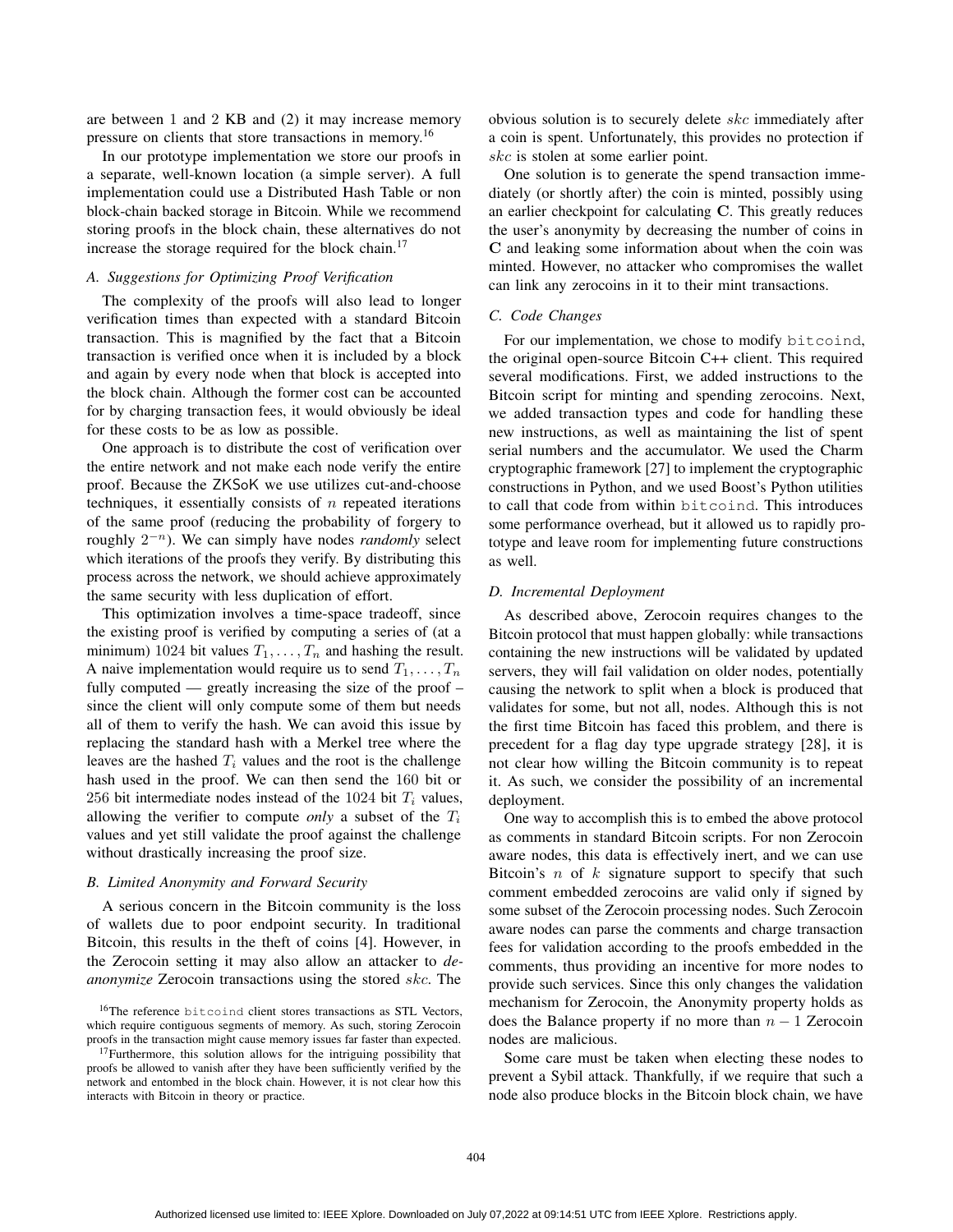a decent deterrent. Furthermore, because any malfeasance of these nodes is readily detectable (since they signed an invalid Zerocoin transaction), third parties can audit these nodes and potentially hold funds in escrow to deter fraud.

# VI. REAL WORLD SECURITY AND PARAMETER CHOICE

# *A. Anonymity of Zerocoin*

Definition 3.2 states that given two Zerocoin mints and one spend, one cannot do much better than guess which minted coin was spent. Put differently, an attacker learns no more from our scheme than they would from observing the mints and spends of some ideal scheme. However, even an ideal scheme imposes limitations. For example, consider a case where  $N$  coins are minted, then all  $N$  coins are subsequently spent. If another coin is minted after this point, the size of the anonymity set for the next spend is  $k = 1$ , not  $k = 11$ , since it is clear to all observers that the previous coins have been used. We also stress that  $-$  as in many anonymity systems — privacy may be compromised by an attacker who mints a large fraction of the active coins. Hence, a lower bound on the anonymity provided is the number of coins minted by honest parties between a coin's mint and its spend. An upper bound is the total set of minted coins.

We also note that Zerocoin reveals the number of minted and spent coins to all users of the system, which provides a potential source of information to attackers. This is in contrast to many previous e-cash schemes which reveal this information primarily to merchants and the bank. However, we believe this may be an advantage rather than a loss, since the bank is generally considered an adversarial party in most e-cash security models. The public model of Zerocoin actually removes an information asymmetry by allowing users to determine when such conditions might pose a problem.

Lastly, Zerocoin does not hide the denominations used in a transaction. In practice, this problem can be avoided by simply fixing one or a small set of coin denominations and exchanging coins until one has those denominations, or by simply using Zerocoin to anonymize bitcoins.

#### *B. Parameters*

Generally, cryptographers specify security in terms of a single, adjustable security parameter  $\lambda$ . Indeed, we have used this notation throughout the previous sections. In reality, however, there are three distinct security choices for Zerocoin which affect either the system's anonymity, its resilience to counterfeiting, or both. These are:

- 1) The size of the Schnorr group used in the coin commitments.
- 2) The size of the RSA modulus used in the accumulator.
- 3)  $\lambda_{zkp}$ , the security of the zero-knowledge proofs.

*Commitments.* Because Pedersen commitments are information theoretically hiding for *any* Schnorr group whose order is large enough to fit the committed values, the size of the group used does not affect the long term anonymity of Zerocoin. The security of the commitment scheme does, however, affect counterfeiting: an attacker who can break the binding property of the commitment scheme can mint a zerocoin that opens to at least two different serial numbers, resulting in a double spend. As a result, the Schnorr group must be large enough that such an attack cannot be feasibly mounted in the lifetime of a coin. On the other hand, the size of the signature of knowledge  $\pi$  used in coin spends increases linearly with the size of the Schnorr group.

One solution is to minimize the group size by announcing fresh parameters for the commitment scheme periodically and forcing old zerocoins to expire unless exchanged for new zerocoins minted under the fresh parameters.<sup>18</sup> Since all coins being spent on the network at time  $t$  are spent with the current parameters and all previous coins can be converted to fresh ones, this does not decrease the anonymity of the system. It does, however, require users to convert old zerocoins to fresh ones before the old parameters expire. For our prototype implementation, we chose to use 1024 bit parameters on the assumption that commitment parameters could be regenerated periodically. We explore the possibility of extensions to Zerocoin that might enable smaller groups in Section IX.

*Accumulator RSA key.* Because generating a new accumulator requires either a new trusted setup phase or generating a new RSA UFO [26], we cannot re-key very frequently. As a result, the accumulator is long lived, and thus we truly need long term security. Therefore we currently propose an RSA key of at least 3072 bits. We note that this does not greatly affect the size of the coins themselves, and, because the proof of accumulator membership is efficient, this does not have a large adverse effect on the overall coin spend proof size. Moreover, although re-keying the accumulator is expensive, it need not reduce the anonymity of the system since the new parameters can be used to re-accumulate the existing coin set and hence anonymize spends over that whole history.

*Zero-knowledge proof security*  $\lambda_{zkp}$ . This parameter affects the anonymity and security of the zero-knowledge proof. It also greatly affects the size of the spend proof. Thankfully, since each proof is independent, it applies per proof and therefore per spend. As such, a dishonest party would have to expend roughly  $2^{\lambda_{zkp}}$  effort to forge a *single* coin or could link a *single* coin mint to a spend with probability roughly  $\frac{1}{2^{\lambda_{zkp}}}$ . As such we pick  $\lambda_{zkp} = 80$  bits.

# VII. PERFORMANCE

To validate our results, we conducted several experiments using the modified bitcoind implementation described in Section V. We ran our experiments with three different

<sup>&</sup>lt;sup>18</sup>Note that this conversion need not involve a full spend of the coins. The user may simply reveal the trapdoor for the old coin, since the new zerocoin will still be unlinkable when properly spent.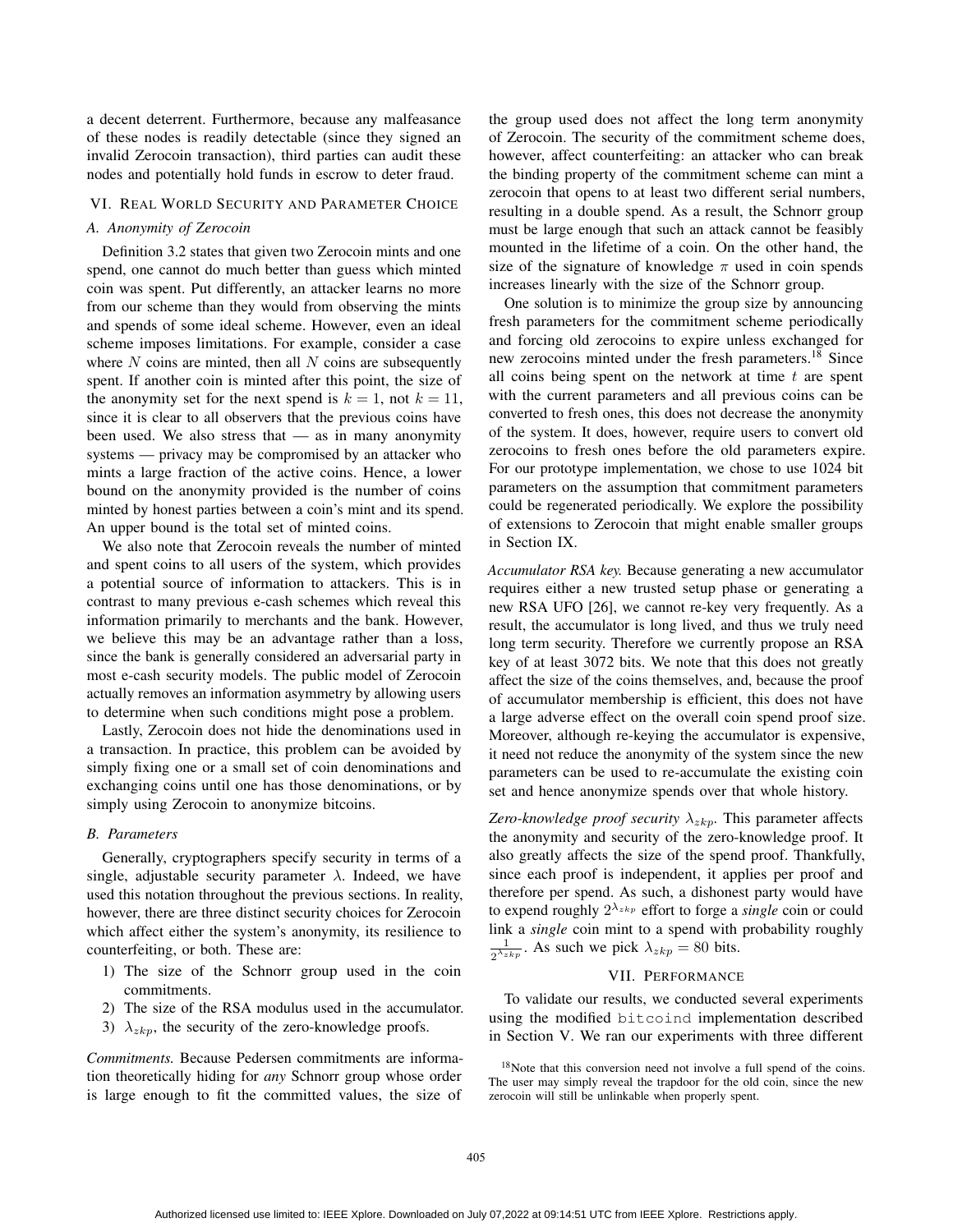

(a) Times for a single Zerocoin operation measured in seconds. These operations do not include the time required to compute the accumulator.



(c) Time required to accumulate  $x$  elements. Note, this cost is amortized when computing the global accumulator.



(b) Zerocoin proof sizes measured in bytes as a function of RSA modulus size.



(d) Transaction verifications per minute as a function of the percentage of Zerocoin transactions in the network (where half are mints and half are spends). Note, since we plot the reciprocal of transaction time, this graph appears logarithmic even though Zerocoin scales linearly.

Figure 3: Zerocoin performance as a function of parameter size.

parameter sizes, where each corresponds to a length of the RSA modulus  $N: 1024$  bits, 2048 bits, and 3072 bits.<sup>19</sup>

We conducted two types of experiments: (1) *microbenchmarks* that measure the performance of our cryptographic constructions and (2) tests of our whole modified Bitcoin client measuring the time to verify Zerocoin carrying blocks. The former gives us a reasonable estimate of the cost of minting a single zerocoin, spending it, and verifying the resulting transaction. The latter gives us an estimate of Zerocoin's impact on the existing Bitcoin network and the computational cost that will be born by each node that verifies Zerocoin transactions.

All of our experiments were conducted on an Intel Xeon E3-1270 V2 (3.50GHz quad-core processor with hyperthreading) with 16GB of RAM, running 64-bit Ubuntu Server 11.04 with Linux kernel 2.6.38.

# *A. Microbenchmarks*

To evaluate the performance of our Mint, Spend, and Verify algorithms in isolation, we conducted a series of microbenchmarks using the Charm (Python) implementation. Our goal in these experiments was to provide a direct estimate of the performance of our cryptographic primitives.

*Experimental setup.* One challenge in conducting our microbenchmarks is the accumulation of coins in **C** for the witness in Spend(...) or for the global accumulator in both  $Spend(\ldots)$  and  $Verify(\ldots)$ . This is problematic for two reasons. First, we do not know how large **C** will be in practice. Second, in our implementation accumulations are incremental. To address these issues we chose to break our microbenchmarks into two separate experiments. The first experiment simply computes the accumulator for a number of possible sizes of **C**, ranging from 1 to 50,000 elements. The second experiment measures the runtime of the Spend(...) and  $Verify(...)$  routines with a precomputed accumulator and witness  $(A, \omega)$ .

We conducted our experiments on a single thread of the processor, using all three parameter sizes. All experiments

<sup>&</sup>lt;sup>19</sup>These sizes can be viewed as *roughly* corresponding to a discrete logarithm/factorization security level of  $2^{80}$ ,  $2^{112}$ , and  $2^{128}$  respectively. Note that the choice of  $N$  determines the size of the parameter  $p$ . We select  $|q|$  to be roughly twice the estimated security level.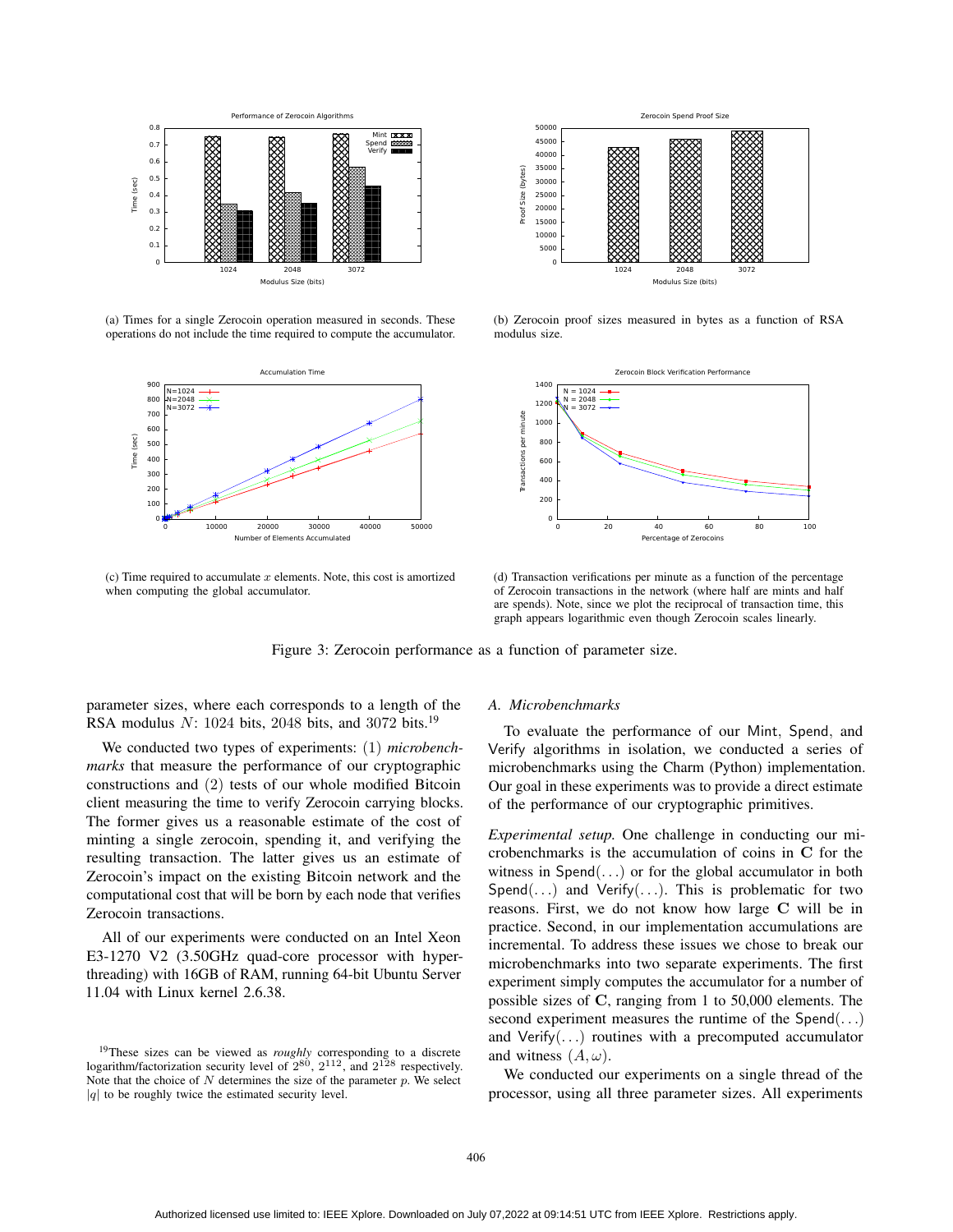were performed 500 times, and the results given represent the average of these times. Figure 3a shows the measured times for computing the coin operations, Figure 3b shows the resulting proof sizes for each security parameter, and Figure 3c shows the resulting times for computing the accumulator. We stress that accumulation in our system is *incremental*, typically over at most the 200−500 transactions in a block (which takes at worst eight seconds), and hence the cost of computing the global accumulator is therefore amortized. The only time one might accumulate 50,000 coins at one time would be when generating the witness for a very old zerocoin.

## *B. Block Verification*

How Zerocoin affects network transaction processing determines its practicality and scalability. Like all transactions, Zerocoin spends must be verified first by the miner to make sure he is not including invalid transactions in a block and then again by the network to make sure it is not including an invalid block in the block chain. In both cases, this entails checking that  $Verify(...)=1$  for each Zerocoin transaction and computing the accumulator checkpoint.

We need to know the impact of this for two reasons. First, the Bitcoin protocol specifies that a new block should be created on average once every 10 minutes.20 If verification takes longer than 10 minutes for blocks with a reasonable number of zerocoins, then the network cannot function.<sup>21</sup> Second, while the cost of generating these blocks and verifying their transactions can be offset by transaction fees and coin mining, the cost of verifying blocks prior to appending them to the block chain is only offset for mining nodes (who can view it as part of the cost of mining a new block). This leaves anyone else verifying the block chain with an uncompensated computational cost.

*Experimental setup.* To measure the effect of Zerocoin on block verification time, we measure how long it takes our modified bitcoind client to verify externally loaded test blocks containing 200, 400, and 800 transactions where 0, 10, 25, 75, or 100 percent of the transactions are Zerocoin transactions (half of which are mints and half are spends). We repeat this experiment for all three security parameters.

Our test data consists of two blocks. The first contains  $z$ Zerocoin mints that must exist for any spends to occur. The second block is our actual test vector. It contains, in a random order, z Zerocoin spends of the coins in the previous block, z Zerocoin mints, and s standard Bitcoin sendToAddress transactions. We measure how long the processblock call of the bitcoind client takes to verify the second block containing the mix of Zerocoin and classical Bitcoin

 $20$ This rate is maintained by a periodic network vote that adjusts the difficulty of the Bitcoin proof of work.

 $21$  For blocks with unreasonable numbers of Zerocoin transaction we can simply extend bitcoind's existing anti-DoS mechanisms to reject the block and blacklist its origin.

transactions. For accuracy, we repeat these measurements 100 times and average the results. The results are presented in Figure 3d.

# *C. Discussion*

Our results show that Zerocoin scales beyond current Bitcoin transaction volumes. Though we require significant computational effort, verification does not fundamentally threaten the operation of the network: even with a block containing 800 Zerocoin transactions — roughly double the average size of a Bitcoin block currently — verification takes less than five minutes. This is under the unreasonable assumption that all Bitcoin transactions are supplanted by Zerocoin transactions.<sup>22</sup> In fact, we can scale well beyond Bitcoin's current average of between 200 and 400 transactions per block [29] if Zerocoin transactions are not the majority of transactions on the network. If, as the graph suggests, we assume that verification scales linearly, then we can support a 50% transaction mix out to 350 transactions per minute (3,500 transactions per block) and a 10% mixture out to 800 transactions per minute (8,000 per block).

One remaining question is at what point we start running a risk of coin serial number collisions causing erroneous double spends. Even for our smallest serial numbers — 160 bits the collision probability is small, and for the 256 bit serial numbers used with the 3072 bit accumulator, our collision probability is at worst equal to the odds of a collision on a normal Bitcoin transaction which uses SHA-256 hashes.

We stress several caveats about the above data. First, our prototype system does not exploit any parallelism either for verifying multiple Zerocoin transactions or in validating an individual proof. Since the only serial dependency for either of these tasks is the (fast) duplicate serial number check, this offers the opportunity for substantial improvement.

Second, the above data is not an accurate estimate of the financial cost of Zerocoin for the network: (a) it is an *overestimate* of a mining node's extra effort when verifying proposed blocks since in practice many transactions in a received block will already have been received and validated by the node as it attempts to construct its own contribution to the block chain; (b) execution time is a poor metric in the context of Bitcoin, since miners are concerned with actual monetary operating cost; (c) since mining is typically performed using GPUs and to a lesser extent FPGAs and ASICs, which are far more efficient at computing hash collisions, the CPU cost measured here is likely insignificant.

Finally, our experiment neglects the load on a node both from processing incoming transactions and from solving the proof of work. Again, we contend that most nodes will probably use GPUs for mining, and as such the latter is not an issue. The former, however, remains an unknown. At

 $22$ In practice we believe Zerocoin will be used to anonymize bitcoins that will then be spent in actual transactions, resulting in far lower transaction volumes.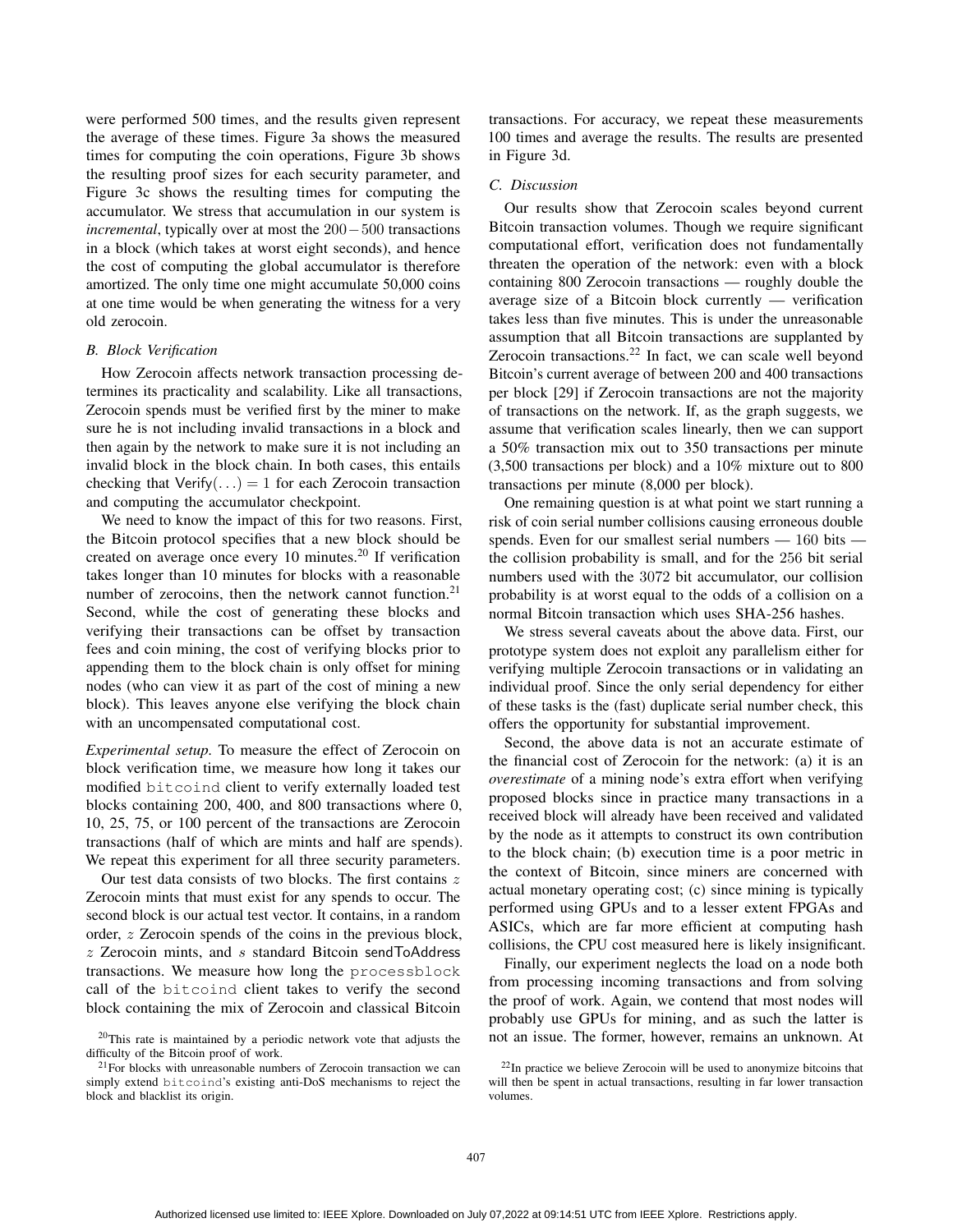the very least it seems unlikely to disproportionately affect Zerocoin performance.

## VIII. PREVIOUS WORK

# *A. E-Cash and Bitcoin*

Electronic cash has long been a research topic for cryptographers. Many cryptographic e-cash systems focus on user privacy and typically assume the existence of a semitrusted coin issuer or bank. E-cash schemes largely break down into *online* schemes where users have contact with a bank or registry and *offline* schemes where spending can occur even without a network connection. Chaum introduced the first online cryptographic e-cash system [30] based on RSA signatures, later extending this work to the offline setting [31] by de-anonymizing users who double-spent. Many subsequent works improved upon these techniques while maintaining the requirement of a trusted bank: for example, by making coins divisible [32, 33] and reducing wallet size [34]. One exception to the rule above comes from Sander and Ta-Shma [35] who presciently developed an alternative model that is reminiscent of our proposal: the central bank is replaced with a hash chain and signatures with accumulators. Unfortunately the accumulator was not practical, a central party was still required, and no real-world system existed to compute the chain.

Bitcoin's primary goal, on the other hand, is not anonymity. It has its roots in a non-academic proposal by Wei Dai for a distributed currency based on solving computational problems [36]. In Dai's original proposal anyone could create currency, but all transactions had to be broadcast to all clients. A second variant limited currency generation and transaction broadcast to a set of servers, which is effectively the approach Bitcoin takes. This is a marked distinction from most, if not all, other e-cash systems since there is no need to select one or more trusted parties. There is a general assumption that a majority of the Bitcoin nodes are honest, but anyone can join a node to the Bitcoin network, and anyone can get the entire transaction graph. An overview of Bitcoin and some of its shortcomings was presented by Barber *et. al.* in [2].

#### *B. Anonymity*

Numerous works have shown that "pseudonymized" graphs can be re-identified even under passive analysis. Narayanan and Shmatikov [5] showed that real world social networks can be passively de-anonymized. Similarly, Backstrom *et al.* [37] constructed targeted attacks against anonymized social networks to test for relationships between vertices. Previously, Narayanan and Shmatikov de-anonymized users in the Netflix prize data set by correlating data from IMDB [38].

Bitcoin itself came into existence in 2009 and is now beginning to receive scrutiny from privacy researchers. Deanonymization techniques were applied effectively to Bitcoin even at its relatively small 2011 size by Reid and Harrigan [3]. Ron and Shamir examined the general structure of the Bitcoin network graph [1] after its nearly 3-fold expansion. Finally, we have been made privately aware of two other early-stage efforts to examine Bitcoin anonymity.

# IX. CONCLUSION AND FUTURE WORK

Zerocoin is a distributed e-cash scheme that provides strong user anonymity and coin security under the assumption that there is a distributed, online, append-only transaction store. We use Bitcoin to provide such a store and the backing currency for our scheme. After providing general definitions, we proposed a concrete realization based on RSA accumulators and non-interactive zero-knowledge signatures of knowledge. Finally, we integrated our construction into Bitcoin and measured its performance.

Our work leaves several open problems. First, although our scheme is workable, the need for a double-discrete logarithm proof leads to large proof sizes and verification times. We would prefer a scheme with both smaller proofs and greater speed. This is particularly important when it comes to reducing the cost of third-party verification of Zerocoin transactions. There are several promising constructions in the cryptographic literature, e.g., bilinear accumulators, mercurial commitments [13, 39]. While we were not able to find an analogue of our scheme using alternative components, it is possible that further research will lead to other solutions. Ideally such an improvement could produce a drop-in replacement for our existing implementation.

Second, Zerocoin currently derives both its anonymity and security against counterfeiting from strong cryptographic assumptions at the cost of substantially increased computational complexity and size. As discussed in section VI-B, anonymity is relatively cheap, and this cost is principally driven by the anti-counterfeiting requirement, manifesting itself through the size of the coins and the proofs used.

In Bitcoin, counterfeiting a coin is not computationally prohibitive, it is merely computationally costly, requiring the user to obtain control of at least 51% of the network. This provides a possible alternative to our standard cryptographic assumptions: rather than the strong assumption that computing discrete logs is infeasible, we might construct our scheme on the weak assumption that there is no financial incentive to break our construction as the cost of computing a discrete log exceeds the value of the resulting counterfeit coins.

For example, if we require spends to prove that fresh and random bases were used in the commitments for the corresponding mint transaction (e.g., by selecting the bases for the commitment from the hash of the coin serial number and proving that the serial number is fresh), then it appears that an attacker can only forge a *single* zerocoin per discrete log computation. Provided the cost of computing such a discrete log is greater than the value of a zerocoin, forging a coin is not profitable. How small this allows us to make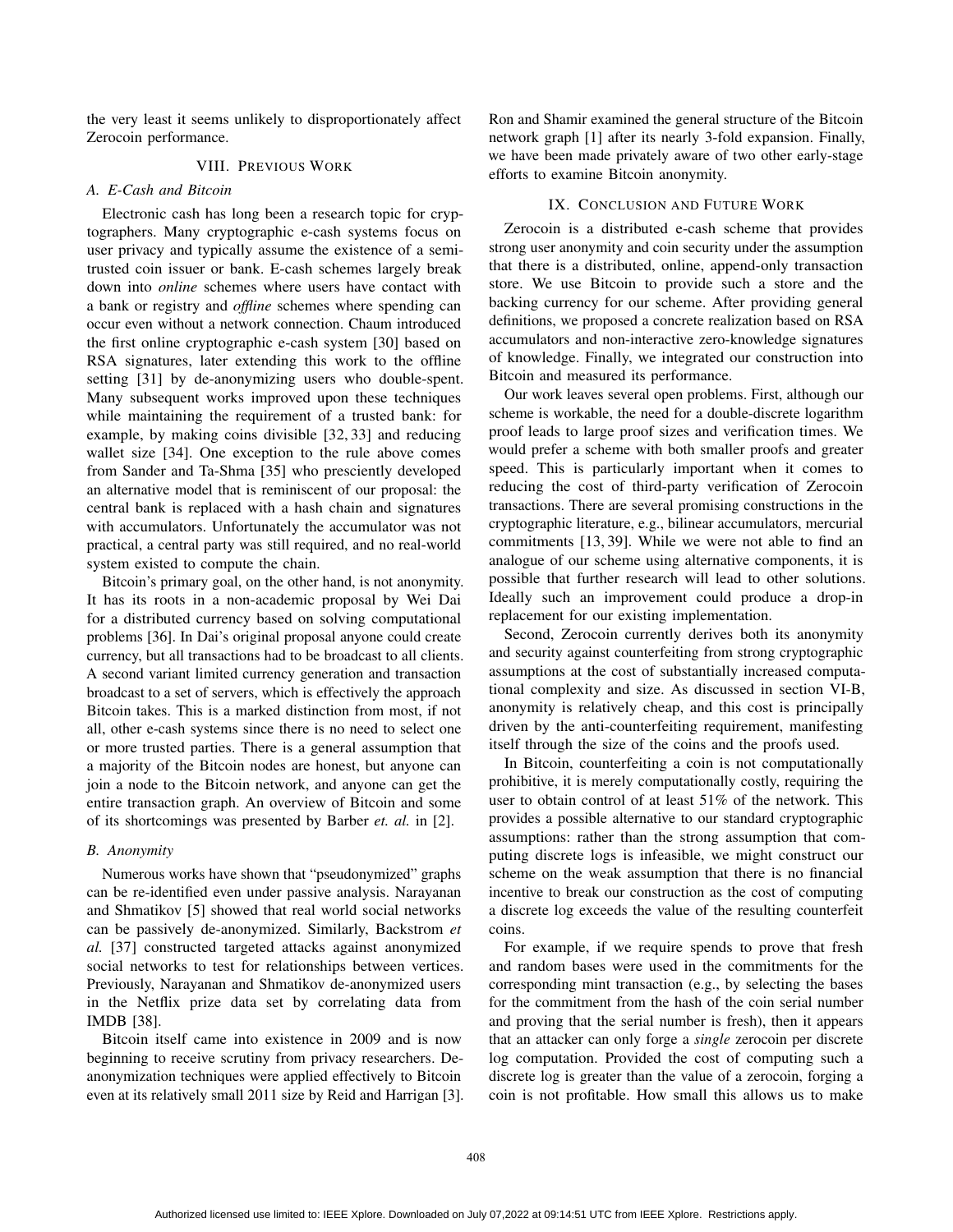the coins is an open question. There is relatively little work comparing the asymptotic difficulty of solving multiple distinct discrete logs in a fixed group,<sup>23</sup> and it is not clear how theory translates into practice. We leave these questions, along with the security of the above proposed construction, as issues for future work.

Finally, we believe that further research could lead to different tradeoffs between security, accountability, and anonymity. A common objection to Bitcoin is that it can facilitate money laundering by circumventing legally binding financial reporting requirements. We propose that additional protocol modifications (e.g., the use of anonymous credentials [40]) might allow users to maintain their anonymity while demonstrating compliance with reporting requirements.

*Acknowledgements.* We thank Stephen Checkoway, George Danezis, and the anonymous reviewers for their helpful comments. The research in this paper was supported in part by the Office of Naval Research under contract N00014-11- 1-0470, and DARPA and the Air Force Research Laboratory (AFRL) under contract FA8750-11-2-0211.

#### **REFERENCES**

- [1] D. Ron and A. Shamir, "Quantitative Analysis of the Full Bitcoin Transaction Graph," Cryptology ePrint Archive, Report 2012/584, 2012, http://eprint.iacr.org/.
- [2] S. Barber, X. Boyen, E. Shi, and E. Uzun, "Bitter to better – how to make bitcoin a better currency," in *Financial Cryptography 2012*, vol. 7397 of LNCS, 2012, pp. 399–414.
- [3] F. Reid and M. Harrigan, "An analysis of anonymity in the Bitcoin system," in *Privacy, security, risk and trust (PASSAT), 2011 IEEE Third Internatiojn Conference on Social Computing (SOCIALCOM)*. IEEE, 2011, pp. 1318–1326.
- [4] T. B. Lee, "A risky currency? Alleged \$500,000 Bitcoin heist raises questions," Available at http://arstechnica.com/, June 2011.
- [5] A. Narayanan and V. Shmatikov, "De-anonymizing social networks," in *Security and Privacy, 2009 30th IEEE Symposium on*. IEEE, 2009, pp. 173–187.
- [6] "Bitcoin fog company," http://www.bitcoinfog.com/.
- [7] "The Bitcoin Laundry," http://www.bitcoinlaundry.com/.
- [8] "Blind Bitcoin," Information at https://en.bitcoin.it/wiki/Blind Bitcoin\_Transfers.
- [9] [Online]. Available: https://www.torproject.org/
- [10] J. Benaloh and M. de Mare, "One-way accumulators: a decentralized alternative to digital signatures," in *EUROCRYPT '93*, vol. 765 of LNCS, 1994, pp. 274–285.
- [11] N. Barić and B. Pfitzmann, "Collision-free accumulators and fail-stop signature schemes without trees," in *EUROCRYPT '97*, vol. 1233 of LNCS, 1997, pp. 480–494.

23We note that both SSH and the Internet Key Exchange protocol used in IPv6 use fixed Diffie-Hellman parameters.

- [12] J. Camenisch and A. Lysyanskaya, "Dynamic accumulators and application to efficient revocation of anonymous credentials," in *CRYPTO '02*, 2002, pp. 61–76.
- [13] L. Nguyen, "Accumulators from bilinear pairings and applications," in *Topics in Cryptology – CT-RSA 2005*, 2005, vol. 3376 LNCS, pp. 275–292.
- [14] J. Camenisch, M. Kohlweiss, and C. Soriente, "An accumulator based on bilinear maps and efficient revocation for anonymous credentials," in *PKC '09*, vol. 5443 of LNCS, 2009, pp. 481– 500.
- [15] S. Nakamoto, "Bitcoin: A peer-to-peer electronic cash system, 2009," 2012. [Online]. Available: http://www.bitcoin.org/ bitcoin.pdf
- [16] G. O. Karame, E. Androulaki, and S. Capkun, "Two bitcoins at the price of one? double-spending attacks on fast payments in bitcoin," Cryptology ePrint Archive, Report 2012/248, 2012, http://eprint.iacr.org/.
- [17] European Central Bank, "Virtual currency schemes," Available at http://www.ecb.europa.eu/pub/pdf/other/ virtualcurrencyschemes201210en.pdf, October 2012.
- [18] C.-P. Schnorr, "Efficient signature generation for smart cards," *Journal of Cryptology*, vol. 4, no. 3, pp. 239–252, 1991.
- [19] R. Cramer, I. Damgård, and B. Schoenmakers, "Proofs of partial knowledge and simplified design of witness hiding protocols," in *CRYPTO '94*, vol. 839 of LNCS, 1994, pp. 174–187.
- [20] J. Camenisch and M. Michels, "Proving in zero-knowledge that a number n is the product of two safe primes," in *EUROCRYPT '99*, vol. 1592 of LNCS, 1999, pp. 107–122.
- [21] J. L. Camenisch, "Group signature schemes and payment systems based on the discrete logarithm problem," Ph.D. dissertation, ETH Zürich, 1998.
- [22] S. Brands, "Rapid demonstration of linear relations connected by boolean operators," in *EUROCRYPT '97*, vol. 1233 of LNCS, 1997, pp. 318–333.
- [23] A. Fiat and A. Shamir, "How to prove yourself: Practical solutions to identification and signature problems," in *CRYPTO '86*, vol. 263 of LNCS, 1986, pp. 186–194.
- [24] M. Chase and A. Lysyanskaya, "On signatures of knowledge," in *CRYPTO'06*, vol. 4117 of LNCS, 2006, pp. 78–96.
- [25] J. Camenisch and M. Stadler, "Efficient group signature schemes for large groups," in *CRYPTO '97*, vol. 1296 of LNCS, 1997, pp. 410–424.
- [26] T. Sander, "Efficient accumulators without trapdoor extended abstract," in *Information and Communication Security*, vol. 1726 of LNCS, 1999, pp. 252–262.
- [27] J. A. Akinyele, C. Garman, I. Miers, M. W. Pagano, M. Rushanan, M. Green, and A. D. Rubin, "Charm: A framework for rapidly prototyping cryptosystems," *To appear, Journal of Cryptographic Engineering*, 2013. [Online]. Available: http://dx.doi.org/10.1007/s13389-013-0057-3
- [28] [Online]. Available: https://en.bitcoin.it/wiki/BIP\_0016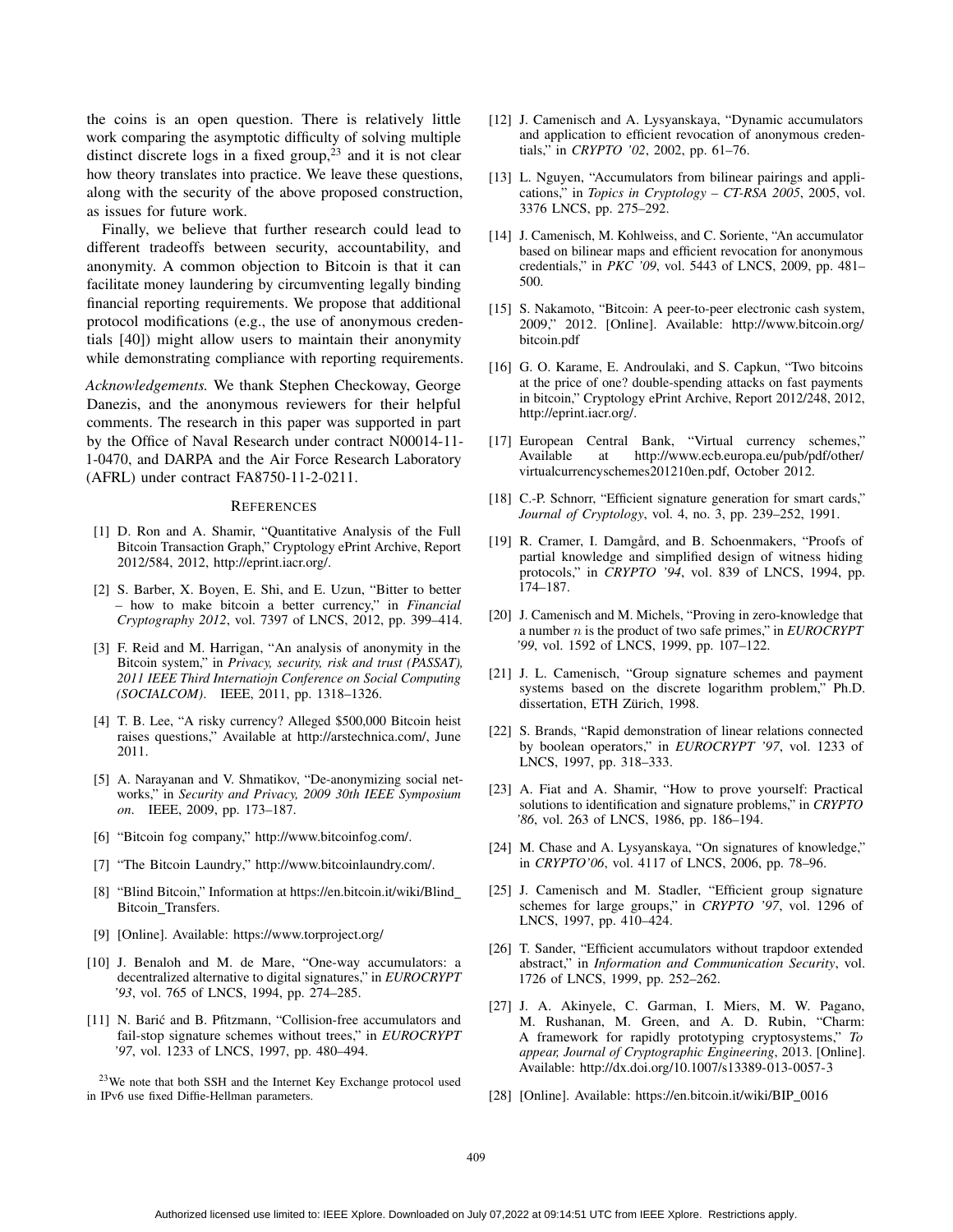- [29] [Online]. Available: http://blockchain.info/charts/ntransactions-per-block
- [30] D. Chaum, "Blind signatures for untraceable payments," in *CRYPTO '82*. Plenum Press, 1982, pp. 199–203.
- [31] D. Chaum, A. Fiat, and M. Naor, "Untraceable electronic cash," in *CRYPTO 88*, 1990, vol. 403 of LNCS, pp. 319–327.
- [32] T. Okamoto and K. Ohta, "Universal electronic cash," in *CRYPTO 91*, 1992, vol. 576 of LNCS, pp. 324–337.
- [33] T. Okamoto, "An efficient divisible electronic cash scheme," in *Crypt '95*, 1995, vol. 963 of LNCS, pp. 438–451.
- [34] J. Camenisch, S. Hohenberger, and A. Lysyanskaya, "Compact e-cash," in *EUROCRYPT '05*, 2005, vol. 3494 of LNCS, pp. 566–566.
- [35] T. Sander and A. Ta-Shma, "Auditable, anonymous electronic cash (extended abstract)," in *CRYPTO '99*, vol. 1666 of LNCS, 1999, pp. 555–572.
- [36] W. Dai. B-money proposal. [Online]. Available: http: //www.weidai.com/bmoney.txt
- [37] L. Backstrom, C. Dwork, and J. Kleinberg, "Wherefore art thou r3579x?: Anonymized social networks, hidden patterns, and structural steganography," in *Proceedings of the 16th international conference on World Wide Web*, ser. WWW '07. New York, NY, USA: ACM, 2007, pp. 181–190.
- [38] A. Narayanan and V. Shmatikov, "Robust de-anonymization of large sparse datasets," in *IEEE Symposium on Security and Privacy*. IEEE, 2008, pp. 111–125.
- [39] M. Chase, A. Healy, A. Lysyanskaya, T. Malkin, and L. Reyzin, "Mercurial commitments with applications to zero-knowledge sets," in *EUROCRYPT '05*, vol. 3494, 2005, pp. 422–439.
- [40] J. Camenisch and A. Lysyanskaya, "An efficient system for non-transferable anonymous credentials with optional anonymity revocation," in *EUROCRYPT '01*, vol. 2045 of LCNS, 2001, pp. 93–118.
- [41] ——, "Dynamic accumulators and application to efficient revocation of anonymous credentials," in *CRYPTO '02*, 2002, extended Abstract. [Online]. Available: http://cs.brown.edu/ <sup>∼</sup>anna/papers/camlys02.pdf
- [42] D. Pointcheval and J. Stern, "Provably secure blind signature schemes," in *ASIACRYPT '96*, vol. 1163 of LNCS, 1996, pp. 252–265.

# APPENDIX A. SECURITY PROOFS

# *A. Proof Sketch of Theorem 4.1*

*Proof sketch.* Consider the following simulation. First, the simulation generates  $params \leftarrow$  Setup $(1^{\lambda})$  and two primes  $C_0, C_1$  that are uniformly sampled from the set of prime numbers in the range  $[A, \mathcal{B}]$ .<sup>24</sup>  $\mathcal{A}_1$  takes these values as input and outputs a set **C** and transaction string R using any strategy it wishes. Next the simulation runs  $A_2$  with a simulated<sup>25</sup> zero-knowledge signature of knowledge  $\pi$  and a random coin serial number S sampled from  $\mathbb{Z}_q^*$ . Note that if  $\pi$  is at least computationally zero-knowledge then with all but negligible probability, all values provided to  $A$  are distributed as in the real protocol. Moreover, all are independent of the bit b. By implication,  $\Pr[b = b'] = 1/2 + \nu(\lambda)$  and  $\mathcal{A}$ 's advantage is negligible.

# *B. Proof of Theorem 4.2*

*Proof:* Let A be an adversary that wins the Balance game with non-negligible advantage  $\epsilon$ . We construct an algorithm B that takes input  $(p, q, q, h)$ , where  $\mathbb{G} = \langle q \rangle = \langle h \rangle$  is a subgroup of  $\mathbb{Z}_p^*$  of order q, and outputs  $x \in \mathbb{Z}_q$  such that  $g^x \equiv h \pmod{p}$ . B works as follows:

On input  $(p, q, g, h)$ , first generate accumulator parameters N, u as in the Setup routine and set params  $\leftarrow$  $(N, u, p, q, g, h)$ . For  $i = 1$  to K, compute  $(c_i, skc_i) \leftarrow$ Mint(params), where  $skc_i = (S_i, r_i)$ , and run  $A(params, c_1, \ldots, c_K)$ . Answer each of A's queries to  $\mathcal{O}_{spend}$  using the appropriate trapdoor information. Let  $(S_1, R_1), \ldots, (S_l, R_l)$  be the set of values recorded by the oracle.

At the conclusion of the game,  $A$  outputs a set of  $M$ coins  $(c'_1, \ldots, c'_M)$  and a corresponding set of  $M + 1$  valid tuples  $(\pi'_i, S'_i, R'_i, C'_i)$ . For  $j = 1$  to  $M+1$ , apply the ZKSoK extractor to the  $j^{th}$  zero-knowledge proof  $\pi'_j$  to extract the values  $(c_j^*, r_j^*)$  and perform the following steps:

- 1) If the extractor fails, abort and signal  $EVENT_{EXT}$ .
- 2) If  $c_j^* \notin \mathbf{C}'_j$ , abort and signal EVENT<sub>Acc</sub>.
- 3) If  $c_j^* \in \{c_1, \ldots, c_K\}$ :
	- a) If for some i,  $(S'_j, r^*_j) = (S_i, r_i)$  and  $R'_j \neq R_i$ , abort and signal  $\text{E}}_{\text{VENT}_{\text{FORGE}}}.$
	- b) Otherwise if for some  $i, (S'_j, r^*_j) = (S_i, r_i)$ , abort and signal  $EVENT_{COL}$ .
	- c) Otherwise set  $(a, b) = (S_i, r_i)$ .
- 4) If for some *i*,  $c_j^* = c_i^*$ , set  $(a, b) = (S_i', r_i^*)$ .

If the simulation did not abort, we now have  $(c_j^*, r_j^*, S_j', a, b)$  where (by the soundness of  $\pi$ ) we know that  $c_j^* \equiv g^{S'_j} h^{r_j^*} \equiv g^a h^b \pmod{p}$ . To solve for  $\log_g h$ , output  $(S'_j - a) \cdot (b - r'_j)^{-1} \mod q$ .

*Analysis.* Let us briefly explain the conditions behind this proof. When the simulation does *not* abort, we are able to extract  $(c_1^*, \ldots, c_{M+1}^*)$  where the win conditions enforce that ∀*j* ∈ [1, *M* + 1],  $c_j^*$  ∈  $\mathbf{C}'_j$  ∈ { $c_1, ..., c_K, c'_1, ..., c'_M$ } and each  $S'_{j}$  is distinct (and does not match any serial number output by  $\mathcal{O}_{spend}$ ). Since A has produced M coins and yet spent  $M + 1$ , there are only two possibilities:

1) A *has spent one of the challenger's coins but has provided a new serial number for it.* For some  $(i, j)$ ,

<sup>&</sup>lt;sup>24"</sup>Where  $\mathcal A$  and  $\mathcal B$  can be chosen with arbitrary polynomial dependence on the security parameter, as long as  $2 < A$  and  $B < A<sup>2</sup>$ ." [41] For a full description, see [41, §3.2 and §3.3].

<sup>25</sup>Our proofs assume the existence of an efficient simulator and extractor for the ZKSoK. See Appendix B.